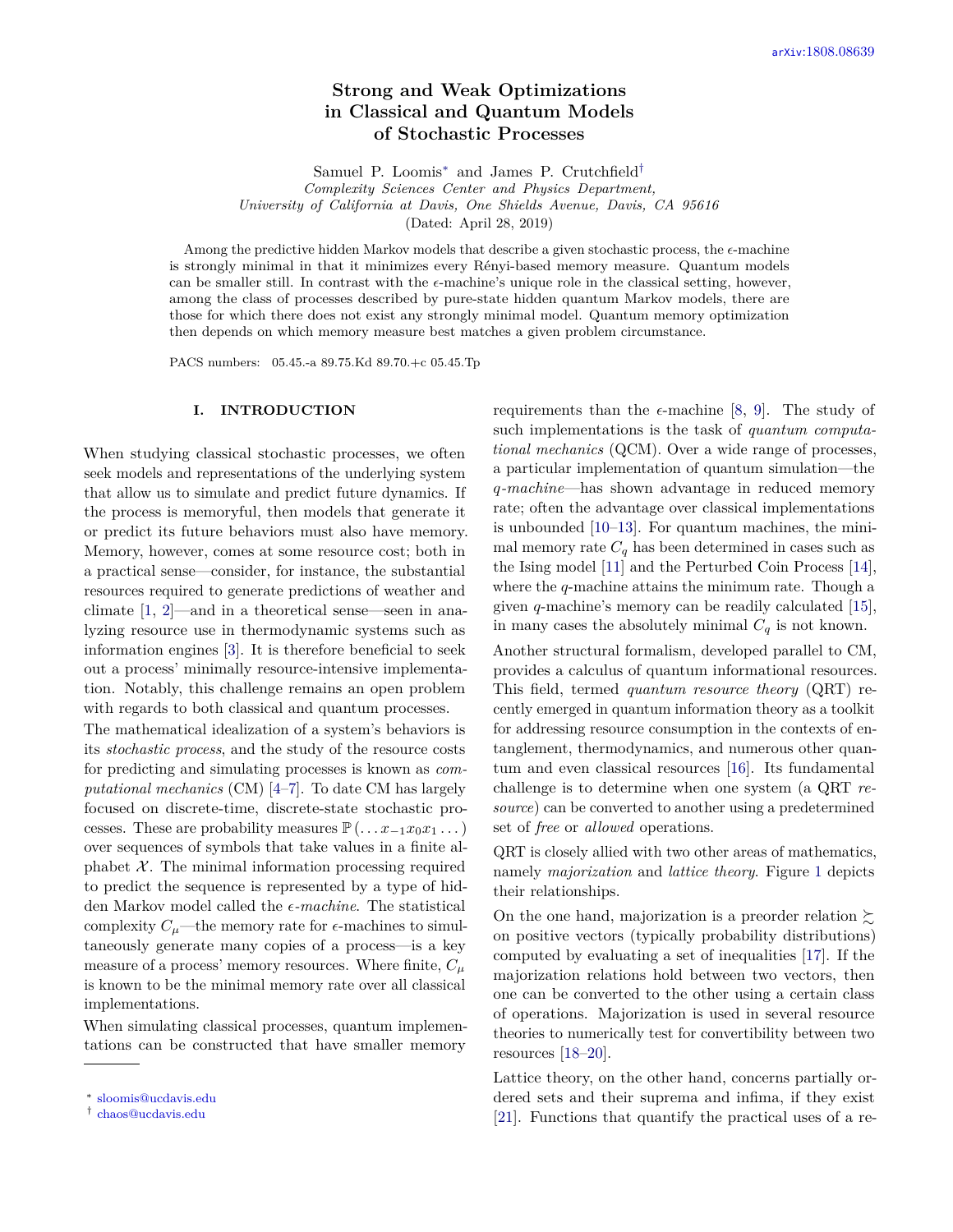

<span id="page-1-0"></span>FIG. 1. Triumvirate of resource theory, majorization, and lattice theory.

source are monotonic with respect to the partial orders induced by convertibility and majorization. For example, optimization of measures of memory is then related to the problem of finding the extrema of the lattice. Majorization and resource convertibility are both relations that generate lattice-like structures on the set of systems. The following brings the tools of CM and QRT together for the first time. Section [III](#page-2-0) starts with a review of majorization theory for the unfamiliar and introduces *strong* and *weak* optimization which, as we show, have eminently practical implications for process predictors and simulators. Section [IV](#page-4-0) briefly reviews CM and demonstrates how strong-weak optimizations shed new light on the fundamental role of the  $\epsilon$ -machine in the hierarchy of implementations for a given process. In particular, among classical predictive models the  $\epsilon$ -machine is strongly minimal in that it simultaneously minimizes all measures of memory. Sections [V](#page-7-0) and [VI](#page-9-0) then take these notions into the quantum setting, demonstrating the universally advantageous nature of quantum modeling when it comes to memory resources, but showing that no analog of (strong minimal)  $\epsilon$ -machines exists in the hierarchy of quantum machines.

### <span id="page-1-1"></span>**II. PROCESSES, PROBABILITIES, AND MEASURES**

The objects whose probabilities we study span both finite and infinite spaces, each of which entails its own notation. Most of the objects of study in the following can be described with finite probability distributions. Finite here

refers to random variables  $(e.g., X)$  that take values in a finite set  $(e.g. \mathcal{X})$ . Distribution refers to the probability of outcomes  $x \in \mathcal{X}$  given by a vector  $\mathbf{p} := (p_x)$  with components indexed by  $\mathcal X$  that sum to unity:  $\sum_{x \in \mathcal X} p_x =$ 1.

Probability vectors may be transformed into one another by stochastic matrices. Here, we write such matrices as  $\mathbf{T}$  :=  $(T_{y|x})$  to represent a stochastic mapping from X to Y. The matrix components are indexed by elements  $x \in \mathcal{X}$  and  $y \in \mathcal{Y}$  and the stochasticity constraint is  $\sum_{y \in \mathcal{Y}} T_{y|x}$  and  $T_{y|x} > 0$  for all  $x \in \mathcal{X}$  and  $y \in \mathcal{Y}$ .

The following development works with one object that is not finite—a stochastic process. Starting with a finite set  $X$  of symbols  $x$  (the "alphabet"), a length- $\ell$  word  $w := x_1 \dots x_\ell$  is a concatenation of  $\ell$  symbols and the set of these is denoted  $\mathcal{X}^{\ell}$ . A bi-infinite word  $\overleftrightarrow{x}$  := *. . . x*−1*x*0*x*<sup>1</sup> *. . .* is a concatenation of symbols that extends infinitely in both directions and the set of these is denoted  $\mathcal{X}^{\infty}.$ 

A stochastic process is a probability distribution over bi-infinite words. This implies a random variable  $\overline{X}$ taking values in the set  $\mathcal{X}^{\infty}$ . However, this set is uncountably infinite, and the notation of measure theory is required to appropriately work with it [\[22\]](#page-13-13). In this case, probability values are taken over sets rather than distinct elements. We distinguish probabilities of sets from those of elements using the symbol P. Often, we ask for the probability of seeing a given length- $\ell$  word *w*. This asks for the probability of the *cylinder set*  $c_w := \{ \overleftrightarrow{x} : \overleftrightarrow{x} = \dots x_t w x_{t+\ell+1} \dots \text{ for some } t \in \mathbb{Z} \}$  of biinfinite words containing word *w*. The measure then induces a finite distribution  $\mathbf{p} := (p_w)$  over  $\mathcal{X}^{\ell}$  describing a random variable *W*:

$$
p_w := \mathbb{P}(c_w) .
$$

When discussing the process as a whole, we refer to it by its random variable  $X$ .

Following these conventions, lowercase boldface letters such as **p** and **q** denote probability vectors; uppercase boldface letters such as **T** denote linear transformations on the probability vectors; and uppercase cursive letters such as  $X$  denote finite sets (and almost always come with an associated random variable *X*). Lowercase italic letters generally refer to elements of a finite set, though *p* and *q* are reserved for components of probability vectors.

Notation for quantum systems follows standard practice. Cursive letters do double-duty, as  $\mathcal H$  is exclusively reserved for a Hilbert space, and quantum states are given by lowercase Greek letters. Linear operators are upper-case but not boldface.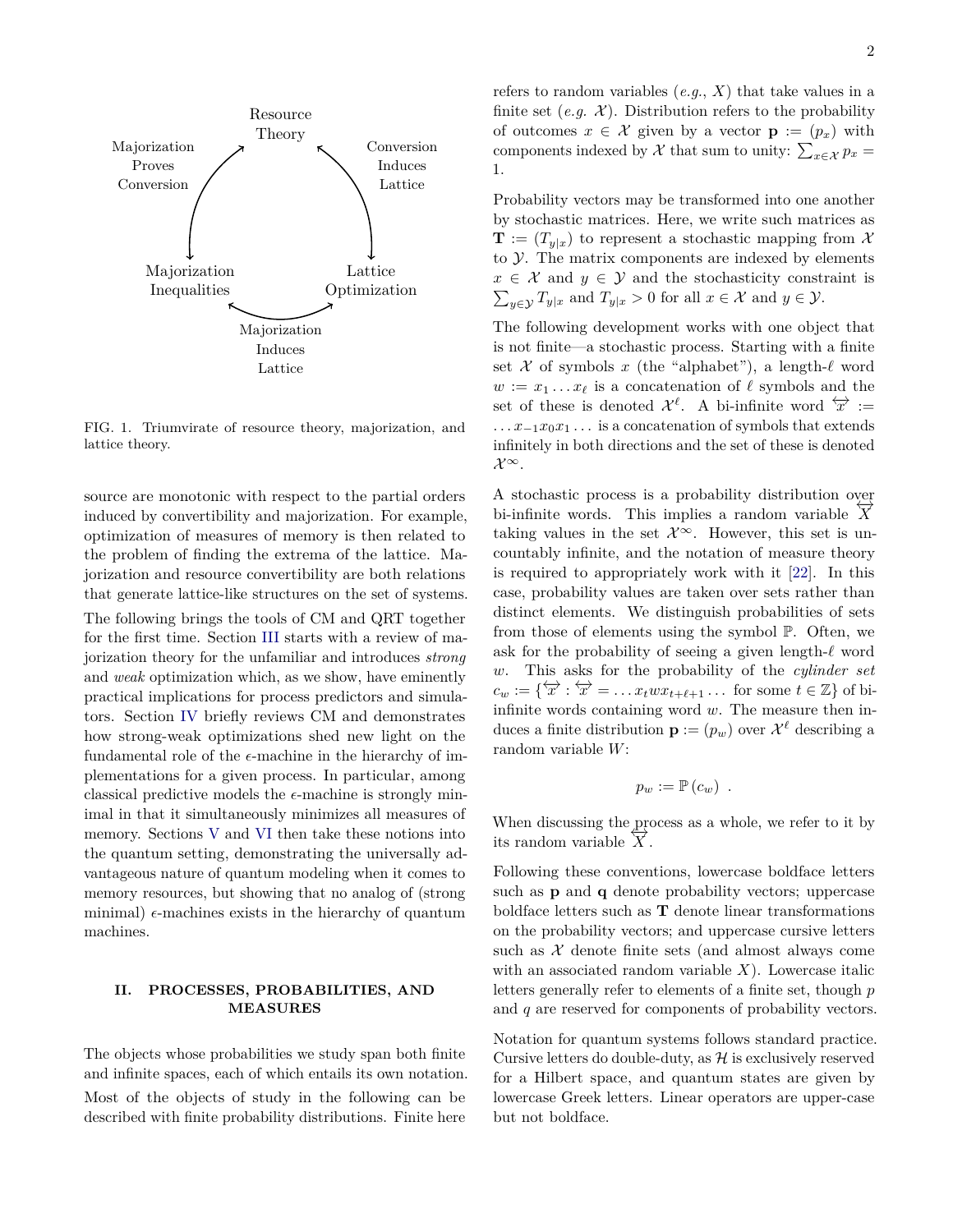#### <span id="page-2-0"></span>**III. MAJORIZATION AND OPTIMIZATION**

First off, an overview of important relevant concepts from majorization and information theory is in order. Those familiar with these may skip to strong/weak optimization (Def. [3\)](#page-3-0), though the intervening notational definitions might be useful.

The majorization of positive vectors provides a qualitative description of how concentrated the quantity of a vector is over its components. For ease of comparison, consider vectors  $\mathbf{p} = (p_i), i \in \{1, \ldots, n\}$ , whose components all sum to a constant value, which we take to be unity:

$$
\sum_{i=1}^n p_i = 1 ,
$$

and are nonnegative:  $p_i \geq 0$ . For our purposes, we interpret these vectors as probability distributions, as just discussed in Sec. [II.](#page-1-1)

Our introduction to majorization here follows Ref. [\[17\]](#page-13-9). The historical definition of majorization is also the most intuitive, starting with the concept of a *transfer operation*.

**Definition 1** (Transfer operation)**.** *A* transfer operation **T** *on a vector*  $\mathbf{p} = (p_i)$  *selects two indices*  $i, j \in \{1, \ldots, n\}$ *, such that*  $p_i > p_j$ *, and transforms the components in the following way:*

$$
(Tp)_i := p_i - \epsilon
$$
  

$$
(Tp)_j := p_j + \epsilon ,
$$

*where*  $0 < \epsilon < p_i - p_j$ *, while leaving all other components*  $equal; (Tp)_k := p_k$  *for*  $k \neq i, j$ .

Intuitively, these operations reduce concentration, since they act to equalize the disparity between two components, in such a way as to not create greater disparity in the opposite direction. This is the *principle of transfers*.

Suppose now that we have two vectors  $\mathbf{p} = (p_i)$  and  $\mathbf{q} = (q_i)$  and that there exists a sequence of transfer operations  $\mathbf{T}_1, \ldots, \mathbf{T}_m$  such that  $\mathbf{T}_m \circ \cdots \circ \mathbf{T}_1 \mathbf{p} = \mathbf{q}$ . We will say that **p** *majorizes* **q**; denoted **p**  $\succeq$  **q**. The relation  $\sum$  defines a *preorder* on the set of distributions, as it is reflexive and transitive but not necessarily antisymmetric.

There are, in fact, a number of equivalent criteria for majorization. We list three relevant to our development in the following composite theorem.

**Theorem 1** (Majorization Criteria)**.** *Given two vectors*  $\mathbf{p} := (p_i)$  and  $\mathbf{q} := (q_i)$  with the same total sum, let their *orderings be given by the permuted vectors*  $\mathbf{p}^{\downarrow} := (p_i^{\downarrow})$  *and*  $\mathbf{q}^{\downarrow} := (q_i^{\downarrow})$  *such that*  $p_1^{\downarrow} > p_2^{\downarrow} > \cdots > p_n^{\downarrow}$  *and the same for* **q** ↓ *. Then the following statements are equivalent:*



<span id="page-2-1"></span>FIG. 2. Lorenz curves when **p** and **q** are comparable and the first majorizes the second:  $\mathbf{p} \succsim \mathbf{q}$ . Here, we chose  $\mathbf{p} =$  $(3/4, \frac{1}{8}, \frac{1}{8}, 0, 0)$  and  $q = (\frac{2}{5}, \frac{1}{5}, \frac{1}{5}, \frac{1}{10}, \frac{1}{10})$ . Tick marks indicate kinks in the Lorenz curve.

1. Hardy-Littlewood-Pólya: *For every*  $1 \leq k \leq n$ *,* 

$$
\sum_{i=1}^k p_i^{\downarrow} \ge \sum_{i=1}^k q_i^{\downarrow} ;
$$

- *2.* Principle of transfers: **p** *can be transformed to* **q** *via a sequence of transfer operations;*
- *3.* Schur-Horn: *There exists a unitary matrix* **U** :=  $(U_{ij})$  such that  $q = Dp$ , where  $D := (|U_{ij}|^2)$ , a uni-stochastic *matrix.*

The Hardly-Littlewood-Pólya criterion provides a visual representation of majorization in the form of the *Lorenz curve.* For a distribution  $\mathbf{p} := (p_i)$ , the Lorenz curve is simply the function  $\beta_{\mathbf{p}}(k) := \sum_{i=1}^{k} p_i^{\downarrow}$ . See Fig. [2.](#page-2-1) We can see that  $\mathbf{p} \succeq \mathbf{q}$  so long as the area under  $\beta_{\mathbf{q}}$  is completely contained in the area under  $\beta_{\mathbf{p}}$ .

The Lorenz curve can be understood via a social analogy, by examining rhetoric of the form "The top *x*% of the population owns  $\psi$  of the wealth". Let  $\psi$  be a function of *x* in this statement, and we have the Lorenz curve of a wealth distribution. (Majorization, in fact, has its origins in the study of income inequality.)

If neither **p** nor **q** majorizes the other, they are *incomparable*. [1](#page-2-2) (See Fig. [3.](#page-3-1))

<span id="page-2-2"></span><sup>&</sup>lt;sup>1</sup> It is worthwhile to note an ambiguity when comparing distributions defined over different numbers of elements. There are generally two standards for such comparisons that depend on application. In the resource theory of informational nonequilibrium [\[20\]](#page-13-11), one compares distributions over different numbers of events by "squashing" their Lorenz curves so that the *x*-axis ranges from 0 to 1. Under this comparison, the distribution  $\mathbf{p}_3 = (1, 0, 0)$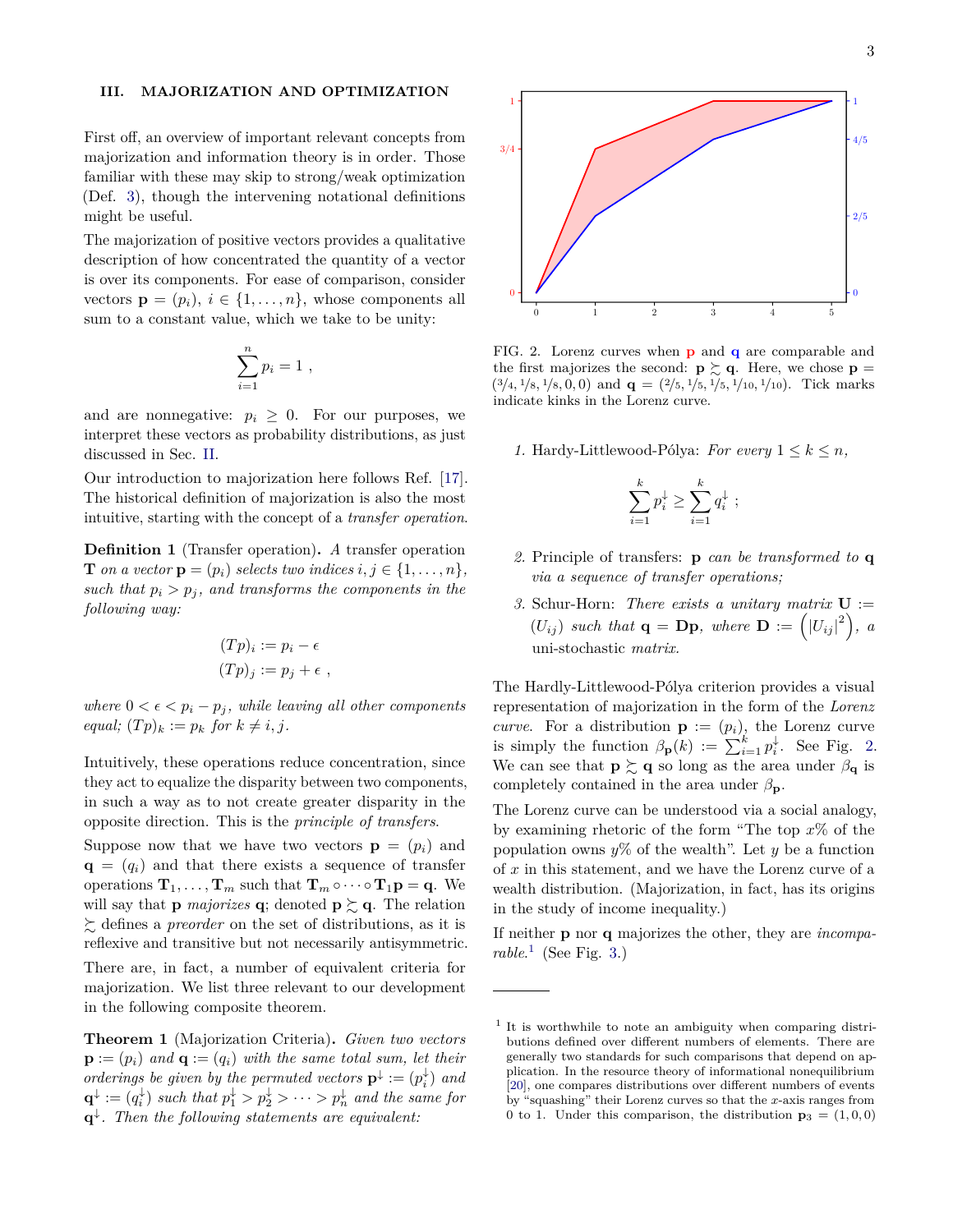

<span id="page-3-1"></span>FIG. 3. Lorenz curves when **p** and **q** are incomparable. Here, we chose  $\mathbf{p} = \left(\frac{3}{5}, \frac{1}{10}, \frac{1}{10}, \frac{1}{10}, \frac{1}{10}\right)$  and  $\mathbf{q} =$  $(1/3, 1/3, 1/3, 0, 0).$ 

As noted, majorization is a preorder, since there may exist distinct **p** and **q** such that **p**  $\succsim$  **q** and **q**  $\succsim$  **p**. This defines an equivalence relation ∼ between distributions. It can be checked that  $q \succeq p$  if and only if the two vectors are related by a permutation matrix **P**. Every preorder can be converted into a partial order by considering equivalence classes [**p**]∼.

If majorization, in fact, captures important physical properties of the distributions, we should expect that these properties may be quantified. The class of monotones that quantify the preorder of majorization are called *Schurconvex* and *Schur-concave* functions.

**Definition 2** (Schur-convex (-concave) functions)**.** *A*  $function f: \mathbb{R}^n \to \mathbb{R}$  *is called Schur-convex (-concave) if*  $\mathbf{p} \succeq \mathbf{q}$  *implies*  $f(\mathbf{p}) \geq f(\mathbf{q})$  ( $f(\mathbf{p}) \leq f(\mathbf{q})$ ). *f is strictly Schur-convex (concave)* if  $\mathbf{p} \succsim \mathbf{q}$  and  $f(\mathbf{p}) = f(\mathbf{q})$  implies **p** ∼ **q***.*

An important class of Schur-concave functions consists of the Rényi entropies:

$$
H_{\alpha}(\mathbf{p}) := \frac{1}{1-\alpha} \log_2 \left( \sum_{i=1}^n p_i^{\alpha} \right) .
$$



<span id="page-3-2"></span>FIG. 4. Rényi entropies of the two incomparable distributions **p** and **q** from Fig. [3.](#page-3-1)

In particular, the three limits:

$$
H(\mathbf{p}) := \lim_{\alpha \to 1} H_{\alpha}(\mathbf{p}) = -\sum_{i=1}^{n} p_i \log_2 p_i ,
$$
  
\n
$$
H_0(\mathbf{p}) := \lim_{\alpha \to 0} H_{\alpha}(\mathbf{p}) = \log_2 |\{1 \le i \le n : p_i > 0\}| ,
$$
 and  
\n
$$
H_{\infty}(\mathbf{p}) := \lim_{\alpha \to \infty} H_{\alpha}(\mathbf{p}) = -\log_2 \max_{1 \le i \le n} p_i
$$

—*Shannon* entropy, *topological* entropy, and *min*-entropy, respectively—describe important practical features of a distribution. In order, they describe (i) the asymptotic rate at which the outcomes can be accurately conveyed, (ii) the single-shot resource requirements for the same task, and (iii) the probability of error in guessing the outcome if no information is conveyed at all (or, alternatively, the single-shot rate at which randomness can be extracted from the distribution) [\[23,](#page-13-14) [24\]](#page-13-15). As such, they play a significant role in communication and memory storage.

We note that the Rényi entropies for  $0 < \alpha < \infty$  are *strictly* concave.

The example of two incomparable distributions **p** and **q** can be analyzed in terms of the Rényi entropies if we plot  $H_{\alpha}$  (**p**) and  $H_{\alpha}$  (**q**) as a function of  $\alpha$ , as in Fig. [4.](#page-3-2)

The central idea explored in the following is how majorization may be used to determine when it is possible to simultaneously optimize all entropy monotones—or, alternatively, to determine if each monotone has a unique extremum. Obviously, this distinction is a highly practical one to make when possible. This leads to defining *strong maxima* and *strong minima*.

<span id="page-3-0"></span>**Definition 3** (Strong maximum (minimum))**.** *Let S be a set of probability distributions. If a distribution*  $p \in S$ *satisfies*  $\mathbf{p} \preceq \mathbf{q}$  ( $\mathbf{p} \succeq \mathbf{q}$ ), for all  $\mathbf{q} \in S$ , then  $\mathbf{p}$  *is a* strong maximum *(*minimum*) of the set S.*

has more informational nonequilibrium than  $p_2 = (1, 0)$ . In the following, however, we adopt the standard of simply extending the smaller distribution by adding events of zero probability. In this case, **p**<sup>3</sup> and **p**<sup>2</sup> are considered equivalent. This choice is driven by our interest in the Rényi entropy costs and not in the overall nonequilibrium. (The latter is more naturally measured by Rényi *negentropies*  $H_{\alpha}(\mathbf{p}) = \log n - H_{\alpha}(\mathbf{p})$ , where *n* is the number of events.)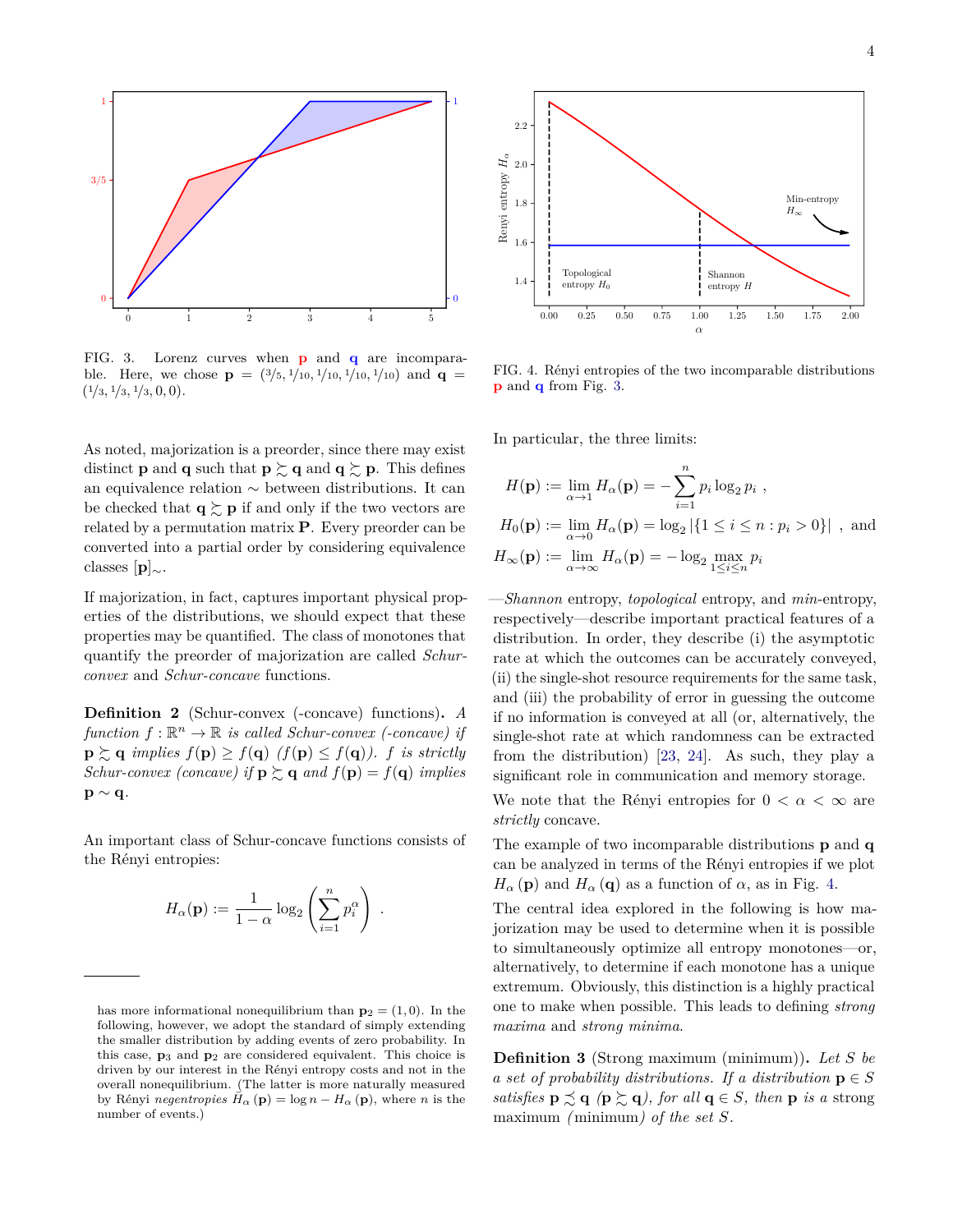The extrema names derive from the fact that the strong maximum maximizes the Rényi entropies and the strong minimum minimizes them. One can extend the definitions to the case where  $p \notin S$ , but is the least-upper-bound such that any other **p**' satisfying  $\mathbf{p}' \precsim \mathbf{q}$  must obey  $\mathbf{p}' \precsim$ **p**. This case would be called a *strong supremum* (or in the other direction a *strong infimum*). However, these constructions may not be unique as  $\succeq$  is a preorder and not a partial order. However, if we sort by equivalence class, then the strongly maximal (minimal) class is unique if it exists.

In lattice-theoretic terms, the strong maximum is essentially the lattice-theoretic notion of a *meet* and the strong minimum is a *join* [\[21\]](#page-13-12).

One example of strong minimization is found in quantum mechanics. Let  $\rho$  be a density matrix and X be a maximal diagonalizing measurement. For a given measurement *Y* , let  $\rho|_Y$  be the corresponding probability distribution that comes from measuring  $\rho$  with *Y*. Then  $\rho|_X \gtrsim \rho|_Y$  for all maximal projective measurements *Y* . (This follows from the unitary matrices that transform from the basis of *X* to that of *Y* and the Schur-Horn lemma.)

Another, recent example is found in Ref. [\[25\]](#page-13-16), where the set  $B_{\epsilon}(\mathbf{p})$  of all distributions  $\epsilon$ -close to **p** under the total variation distance  $\delta$  is considered:

$$
B_{\epsilon}(\mathbf{p}) := \{ \mathbf{q} : \delta(\mathbf{p}, \mathbf{q}) \leq \epsilon \} .
$$

This set has a strong minimum, called the *steepest distribution*  $\bar{p}_{\epsilon}$ , and a strong maximum, called the *flattest distribution*  $\mathbf{p}_{\epsilon}$ .

When a strong minimum or maximum does not exist, we refer to the individual extrema of the various monotones as *weak* extrema.

#### <span id="page-4-0"></span>**IV. STRONG MINIMALITY OF THE -MACHINE**

We spoke in the introduction of simulating and predicting processes; this task is accomplished by *hidden Markov models* (HMMs) [\[26\]](#page-13-17). Here, we study a particular class of HMMs which we term *finite predictive models* (FPM).[2](#page-4-1)

**Definition 4** (Finite predictive model)**.** *A* finite predictive model *is a triplet*  $\mathfrak{M} := (\mathcal{R}, \mathcal{X}, \{ \mathbf{T}^{(x)} : x \in \mathcal{X} \})$ *containing:*

- 2. *a finite* alphabet  $\mathcal{X}$
- 3. *nonnegative transition matrices*  $\mathbf{T}^{(x)} := \left(T_{r'|r}^{(x)}\right)$  $\binom{x}{r'|r},$ *labeled by symbols*  $x \in \mathcal{X}$  *with components indexed by*  $r, r' \in \mathcal{R}$

*satisfying the properties:*

- *1.* Irreducibility:  $\mathbf{T} := \sum_{x \in \mathcal{X}} \mathbf{T}^{(x)}$  is stochastic and *irreducible.*
- 2. Unifilarity:  $T^{(x)}_{r'|r}$  $P_{r'|r}^{(x)} = P_{x|r} \delta_{r',f(r,x)}$  for some stochastic *matrix*  $P_{x|r}$  *and deterministic function f.*

A finite predictive model is thought of as a dynamical object; the model transitions between states  $r, r' \in \mathcal{R}$  at each timestep while emitting a symbol  $x \in \mathcal{X}$  with probabilities determined by the transition matrices  $\mathbf{T}^{(x)} := (T_{r'|r}^{(x)})$  $\binom{x}{r'|r}$ . Unifilarity ensures that, given the model state  $r \in \mathcal{R}$  and symbol  $x \in \mathcal{X}$ , the next state  $r' \in \mathcal{R}$  is unique.

What makes this model *predictive*? Here, it is the *unifilarity* property that grants predictivity: In a unifilar model, the predictive state provides the most information possible about the future behavior as compared to other nonunifilar models [\[6\]](#page-12-4).

Given a FPM  $\mathfrak{M}$ , the state transition matrix **T** has a single right-eigenvector  $\pi$  of eigenvalue 1, by the Perron-Frobenius theorem, satisfying  $\mathbf{T}\pi = \pi$ . We call this state distribution the *stationary distribution*. The finite set R and distribution  $\pi$  form a random variable *R* describing the asymptotic distribution over hidden states.

A stationary<sup>[3](#page-4-2)</sup> stochastic process  $\overleftrightarrow{X}$  is entirely determined by specifying its probability vectors  $\mathbf{p}^{(\ell)} := (p_w^{(\ell)})$  over words  $w = x_1 \dots x_\ell$  of length  $\ell$ , for all  $\ell \in \mathbb{Z}^+$ . Using the stationary distribution  $\pi$  we define the process  $\overline{X}_{\mathfrak{M}}$ generated by  $\mathfrak{M}$  using the word distributions  $p_w^{(\ell)} :=$  $\mathbf{1}^\top \mathbf{T}^{(x_1)} \cdots \mathbf{T}^{(x_\ell)} \boldsymbol{\pi}$ , where  $w := x_1 \cdots x_\ell$  and 1 is the vector with all 1's for its components. If we let  $\delta_r$  be a distribution on  $R$  that assigns the state  $r \in R$  probability 1, then the vector  $\mathbf{p}_r^{(\ell)} := (p_{m}^{(\ell)})^T$  $w(r)$  with components  $p_{w|i}^{(\ell)}$  $\binom{v}{w|r} :=$  $\mathbf{1}^\top \mathbf{T}^{(x_1)} \cdots \mathbf{T}^{(x_\ell)} \boldsymbol{\delta}_r$  is the probability of seeing word *w* after starting in state *r*. [4](#page-4-3)

Given a model with stationary distribution  $\pi$ , we define the model's Rényi memory as  $H_{\alpha}(\mathfrak{M}) := H_{\alpha}(\pi)$ . This includes the topological memory  $H_0(\mathfrak{M})$ , the statistical

<span id="page-4-1"></span><sup>2</sup> The following uses the words *machine* and *model* interchangeably. *Machine* emphasizes the simulative nature of the implementation; *model* emphasizes the predictive nature.

<span id="page-4-2"></span><sup>3</sup> A process is stationary if it is time-invariant.

<span id="page-4-3"></span><sup>4</sup> This portrait of a process, in terms of stochastic matrices, is introduced in Refs. [\[27](#page-13-18)[–29\]](#page-13-19) and has important parallels to the matrix product state formalism. Reference [\[30\]](#page-13-20) explores these parallels in the quantum setting.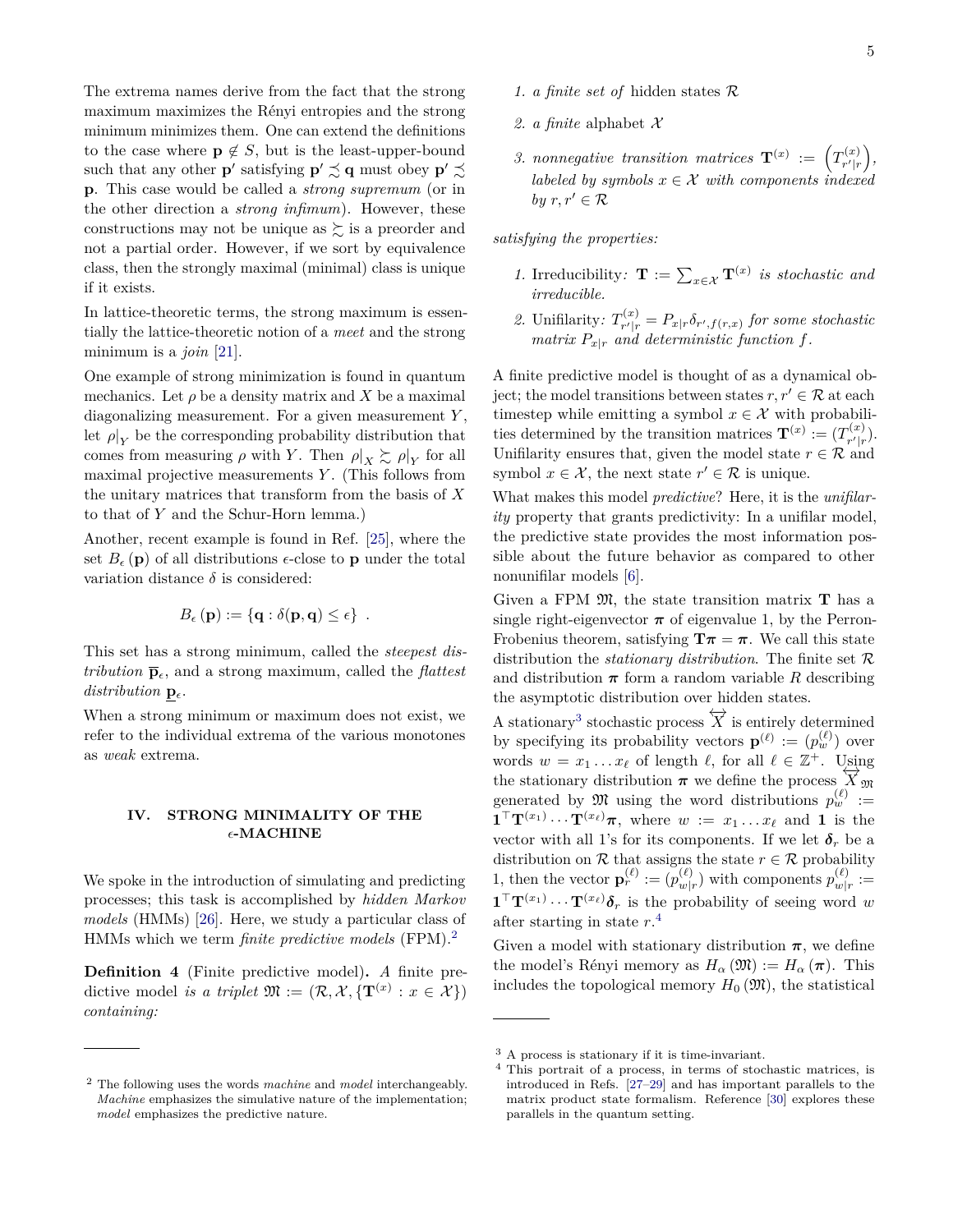memory  $H(\mathfrak{M}) = H_1(\mathfrak{M})$ , and the min-memory  $H_{\infty}(\mathfrak{M})$ . Given a process  $\overleftrightarrow{X}$ , we define the Rényi *complexity* as [\[4\]](#page-12-3)

$$
C_{\mu}^{(\alpha)}\left(\overleftrightarrow{X}\right):=\min_{\mathfrak{M}:\overleftrightarrow{X}=\overleftrightarrow{X}_{\mathfrak{M}}}H_{\alpha}\left(\mathfrak{M}\right)
$$

These include the topological complexity  $C^{(0)}_{\mu}$ , the statistical complexity  $C_{\mu} := C_{\mu}^{(1)}$ , and the min-complexity  $C^{(\infty)}_{\mu}$ .

The question, then, of strong or weak optimization with regards to memory in prediction and simulation is really the question of whether, for a given process  $\overline{X}$ , a particular model achieves all  $C_{\mu}^{(\alpha)}$  (strong optimization), or whether a separate model is required for different values of *α* (weak optimization). As each *α* may have practical meaning in a particular scenario, this question is highly relevant for problems of optimal modeling.

Among the class of FPMs, a particularly distinguished member is the  $\epsilon$ -machine, first considered in Ref. [\[4\]](#page-12-3). We use the definition given in Ref. [\[31\]](#page-13-21).

**Definition 5** (Generator  $\epsilon$ -machine). *A generator*  $\epsilon$ -machine is a finite predictive model  $\mathfrak{M} := (\mathcal{S}, \mathcal{X}, \{ \mathbf{T}^{(x)} :$  $\{x \in \mathcal{X}\}\}\) \text{ such that } \mathbf{p}_s^{(\ell)} = \mathbf{p}_{s'}^{(\ell)}$  $s'$  *for all*  $\ell \in \mathbb{Z}^+$  *implies*  $s = s'$  for  $s, s' \in S$ .

In other words, a generator  $\epsilon$ -machine must be irreducible, unifilar, and its states must be *probabilistically distinct*, so that no pair of distinct states predict the same future. An important result of computational mechanics is that the generator  $\epsilon$ -machine is unique with respect to the process it generates [\[31\]](#page-13-21).

**Theorem 2** (Model-Process Uniqueness Theorem)**.** *Given an*  $\epsilon$ -machine  $\mathfrak{M}$ , there is no other  $\epsilon$ -machine that  $generates \overleftrightarrow{X}_{\mathfrak{M}}$ .

This is a consequence of the equivalence of the generator definition with another, called the *history*  $\epsilon$ -machine, which is itself provably unique (up to isomorphism) [\[6\]](#page-12-4). A further important result is that the  $\epsilon$ -machine minimizes both the statistical complexity  $C_\mu$  and the topological complexity  $C_{\mu}^{(0)}$  [\[6\]](#page-12-4).

To fix intuitions, and to begin introducing majorization concepts into CM, we will now consider several example processes and their models.

First, consider the Biased Coin Process, a memoryless process in which, at each time step, a coin is flipped with probability *p* of generating a 1 and probability  $1 - p$  of generating a 0. Figure [5](#page-5-0) displays three models for it. Model (a) is the process'  $\epsilon$ -machine, and models (b) and (c) are each 2-state alternative finite predictive models. Notice that in both models (b) and (c), the two states generate equivalent futures.



<span id="page-5-0"></span>FIG. 5. The diagrammatic form of a FSM is read as follows. The colored circles represent hidden states from the finite set  $\mathcal{R}$ . The edges are labeled by a blue number, the symbol  $x$ , and a probability *p*. The edges with symbol *x* represent the transition matrix  $\mathbf{T}^{(x)} := (T^{(x)}_{r'|r}),$  where the tail of the arrow is the starting state *r*, the head is the final state *r'*, and  $p = T_{r'|r}^{(x)}$ . (a)  $\epsilon$ -Machine for a coin flipped with bias  $p$ . (b) Alternate representation with bias  $p$  to be in state  $B$  and  $1 - p$  to be in state *C*. (c) Alternate representation with biases *p* to stay in current state and  $1 - p$  to switch states.

Continuing, Fig. [6](#page-6-0) displays two alternative models of the Even-Odd Process. This process is uniformly random save for the constraint that 1s appear only in blocks of even number and 0s only in blocks of odd number. We see in Fig.  $6(a)$  $6(a)$  the process'  $\epsilon$ -machine. In Fig.  $6(b)$ , we see an alternative finite predictive model. Notice that its states *E* and *F* predict the same futures and so are not probabilistically distinct. They both play the role of state  $C$  in the  $\epsilon$ -machine, in terms of the futures they predict. Majorization, and Lorenz curves in particular, allow us to compare the various models for each of these processes— see Fig. [7.](#page-6-1) We notice that the  $\epsilon$ -machine state distribution always majorizes the state distribution of the alternative machines.

The key to formalizing this observation is the following corollary of Model-Process Uniqueness Theorem:

<span id="page-5-1"></span>**Corollary 1** (State Merging). Let  $\mathfrak{M} := (\mathcal{R}, \mathcal{X}, \{ \mathbf{T}^{(x)} :$  $x \in \mathcal{X}$ ) *be a finite predictive model that is not an -machine. Then the machine created by merging its probabilistically equivalent states is the*  $\epsilon$ -machine of the  $\overleftrightarrow{X}_{\mathfrak{M}}$  generated by  $\mathfrak{M}$ .

**Proof.** Let  $\sim$  be the equivalence relation where  $r \sim r'$  if  $\mathbf{p}_r^{(\ell)} = \mathbf{p}_{r'}^{(\ell)}$  $\mathcal{C}^{(\ell)}_{r'}$  *for all*  $\ell \in \mathbb{Z}^+$ *. Let* S *consist of the set of equivalence classes* [*r*]<sup>∼</sup> *generated by this relation. For a given class*  $s \in \mathcal{S}$ , consider the transition probabilities *associated with each*  $r \in s$ *. For each*  $x \in \mathcal{X}$  *such that*  $P_{x|r} > 0$ , there is a outcome state  $r_x := f(x, r)$ . Compar*ing with another state in the same class*  $r' \in s$ *, we have the outcome state*  $r'_x := f(x, r')$ *.* 

For the future predictions of both states *r* and *r'* to be *equivalent, they must also be equivalent after seeing the*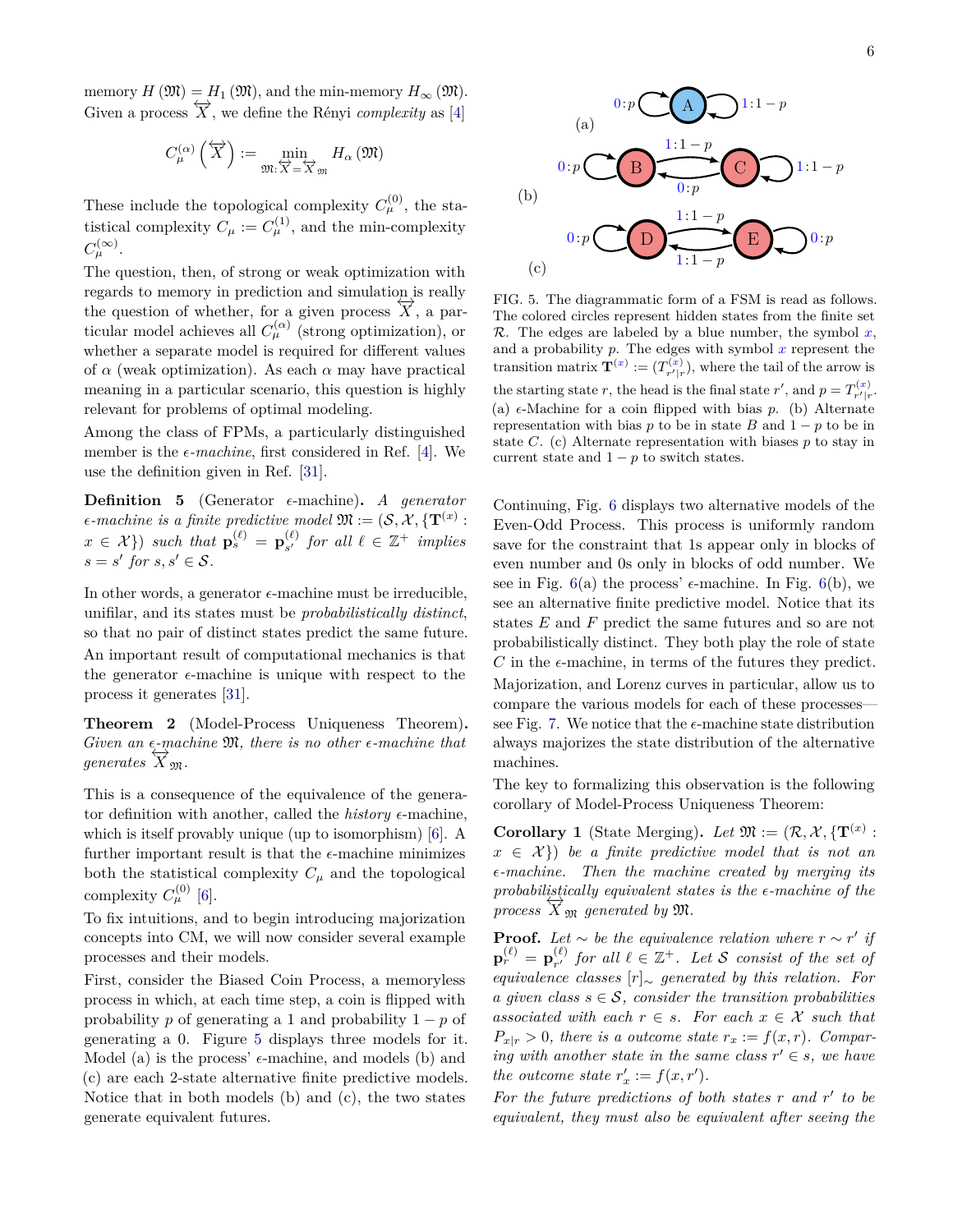

<span id="page-6-0"></span>FIG. 6. (a)  $\epsilon$ -Machine for Even-Odd Process. (b) Refinement of the Even-Odd Process  $\epsilon$ -machine, where the  $\epsilon$ -machine's state *C* has been split into states *E* and *F*.

(b)

 $symbolx$ *. That is,*  $p_{w|r}^{(\ell)} = p_{w|r}^{(\ell)}$  $\int_{\mathcal{W}|r'}^{(t)}$  *for all w and*  $\ell$  *also implies*  $p_{xw|r}^{(\ell+1)} = p_{xw|r'}^{(\ell+1)}$  $\int_{xw|r'}^{(\ell+1)}$  *for all x*, *w and*  $\ell$ *. But*  $p_{xw|r}^{(\ell+1)} = p_{w|r}^{(\ell)}$  $\frac{(\ell)}{w|r_x},$ *and so we have*  $r_x \sim r'_x$  *for all*  $x \in \mathcal{X}$ *.* 

*The upshot of these considerations is that we can define a consistent and unifilar transition dynamic*  $\{ \widetilde{T}^{(x)} : x \in \mathcal{X} \}$ *on S* given by the matrices  $\widetilde{T}_{s'|s}^{(x)} := \widetilde{T}_{r'|r}^{(x)}$  for any  $r \in s$ and  $r' \in s'$ . It inherits unifilarity from the original model M *as well as irreducibility. It has probabilistically distinct states since we already merged all of the probabilistically equivalent states. Therefore, the resulting machine*  $\mathfrak{M}_{\mathcal{S}}$  :=  $(S, \mathcal{X}, {\{\mathbf{\tilde{T}}}^{(x)} : x \in \mathcal{X}})$  *is the e-machine of the process*  $\overline{X}_{\mathfrak{M}}$  generated by  $\mathfrak{M}$ ; its uniqueness follows from Model-*Process Uniqueness Theorem.*

The state-merging procedure here is an adaptation of the Hopcroft algorithm for minimization of deterministic finite (nonstochastic) automata, which is itself an implementation of the Nerode equivalence relation [\[32\]](#page-13-22). The Hopcroft algorithm has been applied previously to analyze synchronization in  $\epsilon$ -machines [\[33\]](#page-13-23).

Using Corollary [1,](#page-5-1) we prove this section's main result.

**Theorem 3** (Strong Minimality of  $\epsilon$ -Machine). Let



<span id="page-6-1"></span>FIG. 7. (a) Lorenz curves for Fig.  $5(a)$  $5(a)$ 's  $\epsilon$ -machine and Fig. [5](#page-5-0)**(b)**'s alternative predictor of the Biased Coin Process. (b) Same comparison for the Even-Odd Process  $\epsilon$ -machine Fig. [6](#page-6-0)**(a)** and alternative predictor Fig. [6](#page-6-0)**(b)**.

 $\mathfrak{M}_{\mathcal{S}} := (\mathcal{S}, \mathcal{X}, \{\mathbf{\tilde{T}}^{(x)} : x \in \mathcal{X}\})$  *be the*  $\epsilon$ *-machine of pro-* $\overleftrightarrow{X}$  *and*  $\overrightarrow{M}_{\mathcal{R}} := (\mathcal{R}, \mathcal{S}, {\{\mathbf{T}^{(x)} : x \in \mathcal{X}\}})$  *be any other finite generating machine. Let the stationary distributions be*  $\pi_{\mathcal{S}} := (\pi_{s|\mathcal{S}_s})$  and  $\pi_{\mathcal{R}} := (\pi_{r|\mathcal{R}})$ , respectively. Then  $\pi_{\mathcal{S}} \succeq \pi_{\mathcal{R}}$ , with equivalence  $\sim$  only when  $\mathfrak{M}_{\mathcal{S}}$  and  $\mathfrak{M}_{\mathcal{R}}$ *are isomorphic.*

**Proof.** *By Corollary [1,](#page-5-1) the states of the*  $\epsilon$ *-machine*  $\mathfrak{M}_{\mathcal{S}}$ *are formed by merging equivalence classes*  $s = [r]$  *on the finite predictive model*  $\mathfrak{M}_{\mathcal{R}}$ *. Since the machines are otherwise equivalent, the stationary probability*  $\pi_{s|S}$  *is simply the sum of the stationary probabilities for each*  $r \subseteq s$ *, given by*  $\pi_{r} \mid \mathcal{R}$ *. That is:* 

$$
\pi_{s|S} = \sum_{r \in s} \pi_{r|\mathcal{R}} \ .
$$

*One can then construct*  $\pi_R$  *from*  $\pi_S$  *by a series of transfer operations in which probability is shifted out of the state s into new states r. Since the two states are related by a*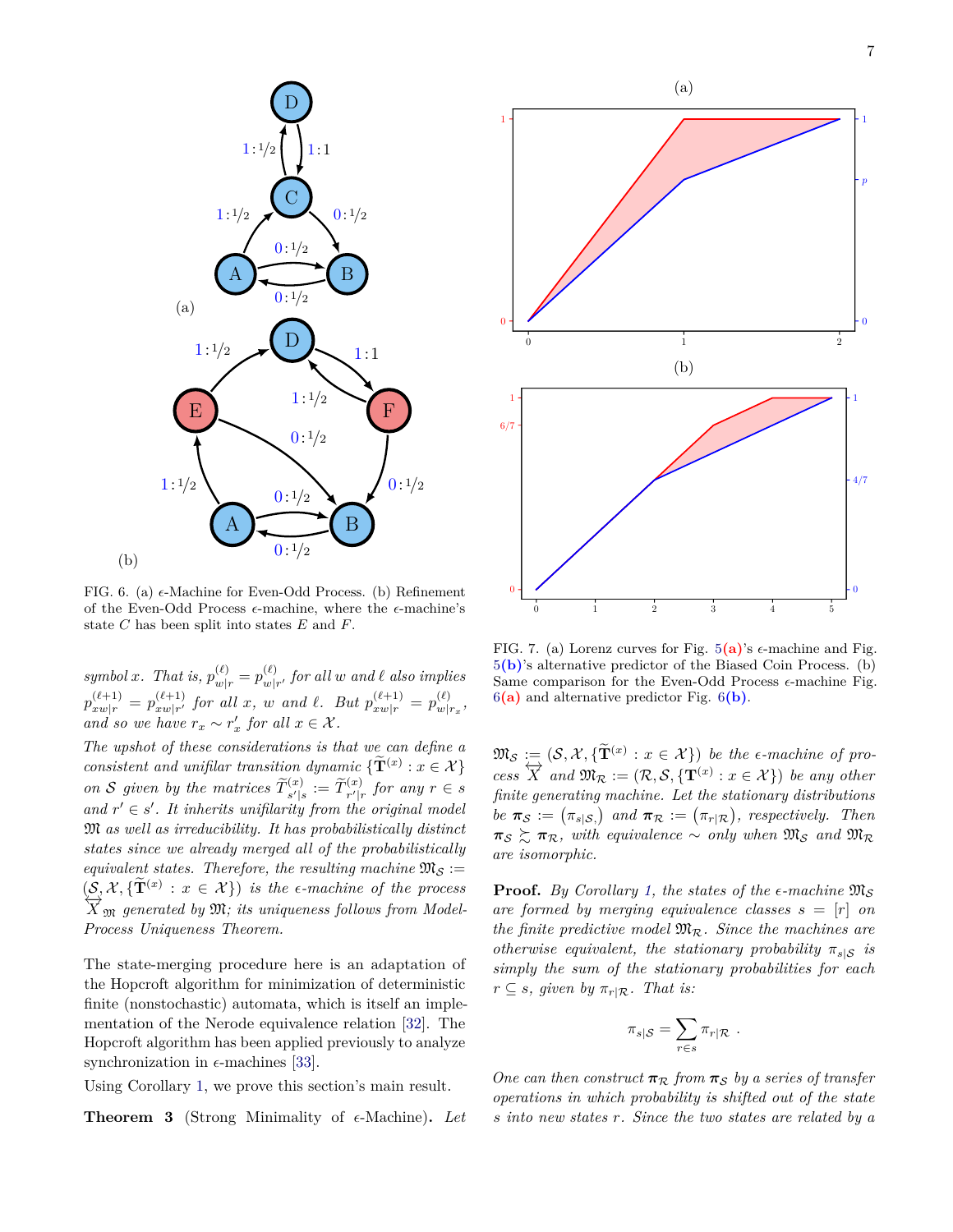*series of transfer operations,*  $\pi_{\mathcal{S}} \gtrsim \pi_{\mathcal{R}}$ .

It immediately follows from this that not only does the  $\epsilon$ -machine minimize the statistical complexity  $C_\mu$  and the topological complexity  $C^{(0)}_{\mu}$ , but it also minimizes every other Rényi complexity  $C_{\mu}^{(\alpha)}$  as well. That this was so for  $C_{\mu}$  and  $C_{\mu}^{(0)}$  has previously been proven; the extension to all  $\alpha$  is a new result here.

The uniqueness of the  $\epsilon$ -machine is extremely important in formulating this result. This property of  $\epsilon$ -machines follows from the understanding of predictive models as partitions of the past and of the  $\epsilon$ -machines as corresponding to the coarsest graining of these predictive partitions [\[6\]](#page-12-4). Other paradigms for modeling will not necessarily have this underlying structure and so may not have strongly minimal solutions. Indeed, in the following we will see that this result does not generalize to quantum machines.

#### <span id="page-7-0"></span>**V. STRONG QUANTUM ADVANTAGE**

A pure-state quantum machine can be generalized from the classical case by replacing the classical states *s* with quantum state vectors  $|\eta_s\rangle$  and the symbol-labeled transition matrices  $\mathbf{T}^{(x)}$  with symbol-labeled Kraus operators  $K^{(x)}$ <sup>[5](#page-7-1)</sup> The generalization is called a *pure-state quantum model* (PSQM).

**Definition 6** (Pure-state quantum model)**.** *A pure-state quantum model is a quintuplet*  $\mathfrak{M} := (\mathcal{H}, \mathcal{X}, \mathcal{S}, \{ | \eta_s \} : s \in$  $\mathcal{S}\}, \{K^{(x)} : x \in \mathcal{X}\}\)$  *consisting of:* 

- *1. a finite-dimensional Hilbert space* H
- *2. a finite alphabet* X
- *3. pure states*  $| \eta_s \rangle$  *indexed by elements*  $s \in S$  *in a finite set* S
- 4. *nonnegative Kraus operators*  $K^{(x)}$  *indexed by symbols*  $x \in \mathcal{X}$

*satisfying the properties:*

- *1.* Completeness *: The Kraus operators satisfy*  $\sum_{x} K^{(x)\dagger} K^{(x)} = I.$
- 2. Unifilarity:  $K^{(x)} | \eta_s \rangle \propto | \eta_{f(s,x)} \rangle$  for some determin*istic function*  $f(s, x)$ *.*

This is a particular kind of hidden *quantum* Markov model (HQMM) [\[35\]](#page-13-25) in which we assume the dynamics can be described by the evolution of pure states. This is practically analogous to the assumption of unifilarity in the classical predictive setting.

It is not necessarily the case that the states  $\{|\eta_s\rangle\}$  form an orthonormal basis; rather, nonorthonormality is the intended advantage [\[8,](#page-13-1) [9\]](#page-13-2). Overlap between the states allows for a smaller von Neumann entropy for the process' stationary state distribution. We formalize this notion shortly.

It is assumed that the Kraus operators have a unique stationary density matrix  $\rho_{\pi}$  analogous to a classical model's stationary state  $\pi$ . One way to compute it is to note the matrix  $P_{x|s} = \langle \eta_s | K^{(x)\dagger} K^{(x)} | \eta_s \rangle$  and the function  $s \mapsto f(s, x)$  together determine a finite predictive model as defined above. The model's stationary state  $\pi := (\pi_s)$  is related to the stationary density matrix of the quantum model via:

$$
\rho_{\pi} = \sum_{s} \pi_{s} |\eta_{s}\rangle \langle \eta_{s}|.
$$

The process generated by a pure-state quantum model has the length- $\ell$  word distribution, for words  $w = x_1 \dots x_\ell$ :

$$
p_w^{(\ell)} := \text{Tr}\left[K^{(x_\ell)} \cdots K^{(x_1)} \rho_\pi K^{(x_1)\dagger} \cdots K^{(x_\ell)\dagger}\right] \ .
$$

The eigenvalues  $\{\lambda_i\}$  of the stationary state  $\rho_\pi$  form a distribution  $\lambda = (\lambda_i)$ . The Rényi entropies of these distributions form the *von Neumann-Rényi* entropies of the states:

$$
S_{\alpha}(\rho_{\pi})=H_{\alpha}(\lambda) .
$$

We noted previously that for a given density matrix, these entropies are strongly minimal over the entropies of all projective, maximal measurements on the state. Given a model  $\mathfrak{M}$  with stationary state  $\rho_{\pi}$ , we may simply write  $S_\alpha(\mathfrak{M}) := S_\alpha(\rho_\pi)$  as the Rényi memory of the model. Important limits, as before, are the *topological memory*  $S_0(\mathfrak{M})$ , the *statistical memory*  $S(\mathfrak{M}) = S_1(\mathfrak{M})$ , and the *min-memory*  $S_{\infty}(\mathfrak{M})$ , which represent physical limitations on memory storage for the generator.

To properly compare PSQMs and FPMs, we define the *classical equivalent model* of a PSQM.

**Definition 7** (Classical equivalent model). Let  $\mathfrak{M}$  :=  $(\mathcal{H}, \mathcal{X}, \mathcal{S}, \{ | \eta_s \} : s \in \mathcal{S} \}, \{ K^{(x)} : x \in \mathcal{X} \})$  be a *pure-state quantum model, with probabilities*  $P_{x|s}$  :=  $\langle \eta_s | K^{(x)} | K^{(x)} | \eta_s \rangle$  and deterministic function  $f(s, x)$  $\sup_{s \to s} \int_{\mathbb{R}^n} |f(s,x)|^2 \, ds = \lim_{s \to s} \int_{\mathbb{R}^n} \int_{\mathbb{R}^n} |f(s,x)|^2 \, ds$  *. Its classical equivalent*  $\mathfrak{M}_{\text{cl}} = (\mathcal{S}, \mathcal{X}, \{ \mathbf{T}^{(x)} : x \in \mathcal{X} \})$  *is the classical finite predictive model with state set*  $S$ *, alphabet*  $X$ *, and* 

<span id="page-7-1"></span><sup>5</sup> The definition here using Kraus operators can be equivalently formulated in terms of a unitary quantum system [\[34\]](#page-13-24). While that alternate definition is more obviously physical, our formulation makes the classical parallels explicit.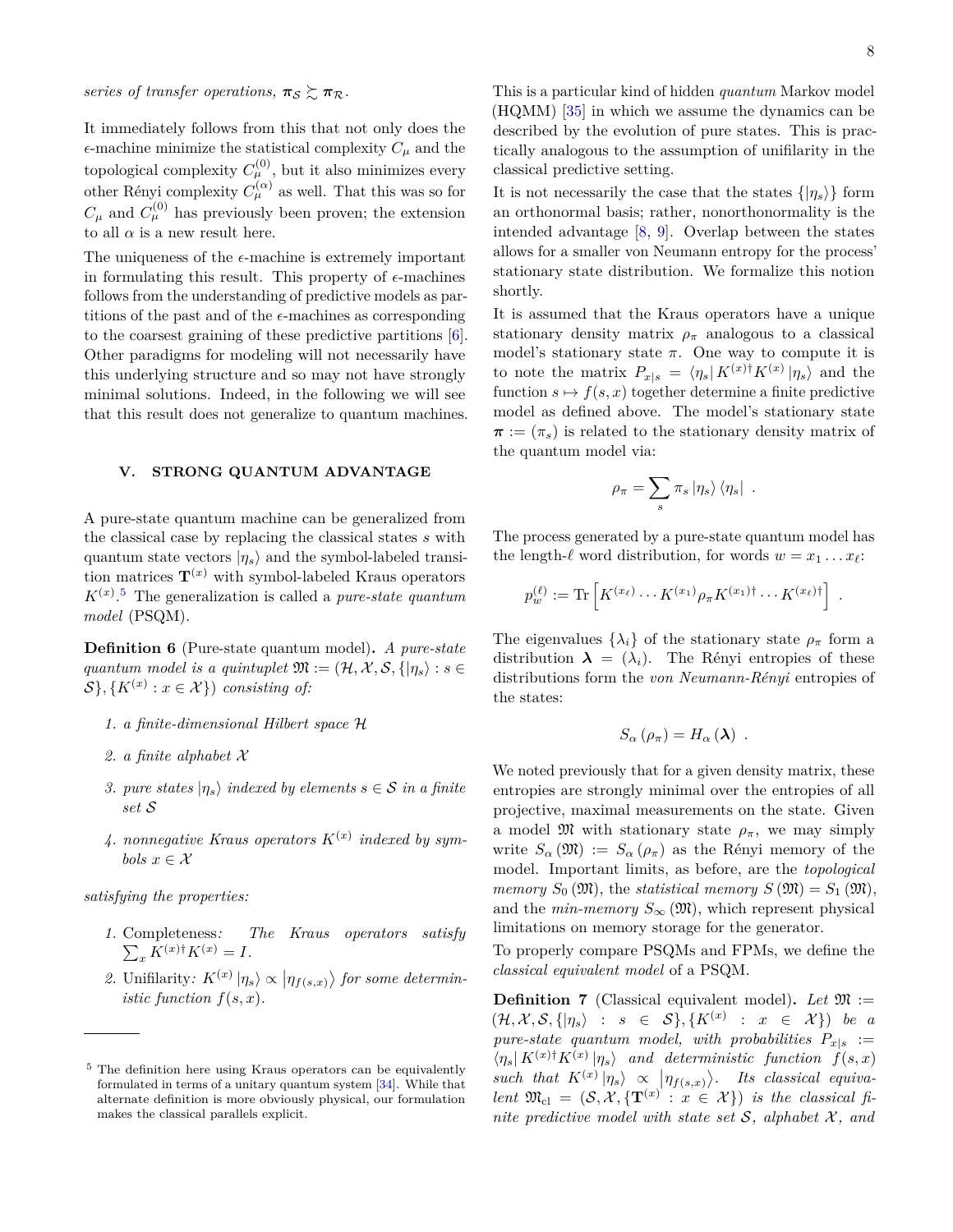symbol-based transition matrices  $\mathbf{T}^{(x)} = \left(T_{s'|s}^{(x)}\right)$  $\binom{f(x)}{s'|s}$  given by  $T_{\mathbf{s}^{\prime} \perp \mathbf{s}}^{(x)}$  $P_{s'|s}^{(x)} = P_{x|r} \delta_{r',f(r,x)}.$ 

Each PSQM  $\mathfrak{M}$  generates a process  $\overleftrightarrow{X}_{\mathfrak{M}}$ , which is the same process that is generated by the classical equivalent  $\text{model: } \overleftrightarrow{X}_{\mathfrak{M}_{\text{cl}}} = \overleftrightarrow{X}_{\mathfrak{M}}.$ 

We now prove that a classical equivalent model for a PSQM is always strongly improved in memory by said PSQM.

<span id="page-8-1"></span>**Theorem 4** (Strong quantum advantage). Let  $\mathfrak{M}$  :=  $(\mathcal{H}, \mathcal{X}, \mathcal{S}, \{|\eta_s\rangle : s \in \mathcal{S}\}, \{K^{(x)}: x \in \mathcal{X}\})$  be a pure-state *quantum model with stationary state*  $\rho_{\pi}$ *, and let*  $\mathfrak{M}_{\text{cl}}$  *be the classical equivalent model with stationary state*  $\pi := (\pi_s)$ *(with*  $s = 1, \ldots, n$ *).* Let  $D := \dim \mathcal{H}$  and  $N := |\mathcal{S}|$ . *(We have*  $N \geq D$ *: if not, then we can take a smaller Hilbert space that spans the states.) Let*  $\lambda = (\lambda_i)$  *be an N-dimensional vector where the first D components are the eigenvalues of*  $\rho_{\pi}$  *and the remaining elements are* 0*. Then*  $\lambda \gtrsim \pi$ .

**Proof.** *We know that:*

$$
\rho_{\pi} = \sum_{s \in S} \pi_s \ket{\eta_s} \bra{\eta_s}
$$

$$
= \sum_{s \in S} \ket{\phi_s} \bra{\phi_s},
$$

*where*  $|\phi_s\rangle := \sqrt{\pi_s} | \eta_s \rangle$ . However, we can also write  $\rho_{\pi}$  in *the eigenbasis:*

$$
\rho_{\pi} = \sum_{i=1}^{d} \lambda_{i} |i\rangle \langle i|
$$

$$
= \sum_{i=1}^{d} |\psi_{i}\rangle \langle \psi_{i}|,
$$

*where*  $|\psi_i\rangle := \sqrt{\lambda_i} |i\rangle$ . *Then the two sets of vectors can be related via:*

$$
|\phi_s\rangle = \sum_{i=1}^d U_{si} | \psi_i \rangle ,
$$

*where*  $U_{si}$  *is a*  $n \times d$  *matrix comprised of d rows of orthonormal n-dimensional vectors [\[36\]](#page-13-26). Now, we have:*

$$
\pi_s = \langle \phi_s | \phi_s \rangle
$$

$$
= \sum_{i=1}^d |U_{si}|^2 \lambda_i
$$

*.*

*Note that*  $U_{si}$  *is not square, but since we have taken*  $\lambda_i = 0$ *for*  $i > d$ *, we can simply extend*  $U_{si}$  *into a square unitary matrix by filling out the bottom*  $n - d$  *rows with more* 

*orthonormal vectors. This leaves the equation unchanged. We can then write:*

$$
\pi_s = \sum_{i=1}^n |U_{si}|^2 \lambda_i.
$$

*Then by Theorem 1,*  $\lambda \gtrsim \pi$ .  $\Box$ 

It helps to recall now that majorization is a preorder, which means we could have  $\pi \sim \lambda$ , in which case there would be no advantage *per se*. This happens when  $|U_{si}|^2$ is a permutation matrix. However, one quickly sees that this is true if and only if  $\{|\eta_s\rangle\}$  are orthogonal. Thus, any nonorthogonality in the quantum states automatically induces advantage.

<span id="page-8-0"></span>**Corollary 2.**  $S_\alpha(\mathfrak{M}) \leq H_\alpha(\mathfrak{M}_{\text{cl}})$  *for all*  $\alpha \geq 0$ *, with equality for*  $0 < \alpha < \infty$  *if and only if the states*  $\{|\eta_s\rangle\}$  *of* M *are orthogonal.*

As in the classical case, it immediately follows from this that not only is the classical equivalent model improved upon by its corresponding PSQM in terms of  $S_0(\mathfrak{M})$  and  $S(\mathfrak{M})$  (as was previously known in certain cases), but it is improved in *all* Rényi memories  $S_\alpha(\mathfrak{M})$ .

Many alternative pure-state quantum models may describe the same process. The "first mark", so to speak, for quantum models is the *q*-machine, which directly embeds the dynamics of the  $\epsilon$ -machine into a quantum system while already leveraging the memory advantage due to quantum state overlap. The notion of the *q*-machine originates in [\[8\]](#page-13-1), and its definition was further refined in Refs. [\[9,](#page-13-2) [15\]](#page-13-7). We use an equivalent definition first introduced in Ref. [\[34\]](#page-13-24); however, there an equivalent unitary formalism is used instead of Kraus operators.

**Definition 8** (*q*-Machine). *Given an*  $\epsilon$ -machine  $\mathfrak{M}$  :=  $(S, \mathcal{X}, {\{T^{(x)} : x \in \mathcal{X}\}}), \text{ where } T_{ss'}^{(x)} := P_{x|s} \delta_{s',f(s,x)} \text{ for }$ *some deterministic function f*(*s, x*)*, construct the corresponding q-machine in the following way:*

*1. The states*  $| \eta_s \rangle$  *are built to satisfy the recursive relation:*

$$
\langle \eta_s | \eta_{s'} \rangle = \sum_{x \in \mathcal{X}} \sqrt{P_{x|s} P_{x|s'}} \langle \eta_{f(s,x)} | \eta_{f(s',x)} \rangle .
$$

- 2. H *is the space spanned by the states*  $|\eta_s\rangle$ .
- *3. The Kraus operators*  $K^{(x)}$  *are determined by the relations:*

*.*

$$
K^{(x)}\left|\eta_{s}\right\rangle = \sqrt{P_{x|s}}\left|\eta_{f(s,x)}\right\rangle
$$

Then Corollary [2](#page-8-0) can be applied here. The *q*-machine is matched in memory by the  $\epsilon$ -machine when and only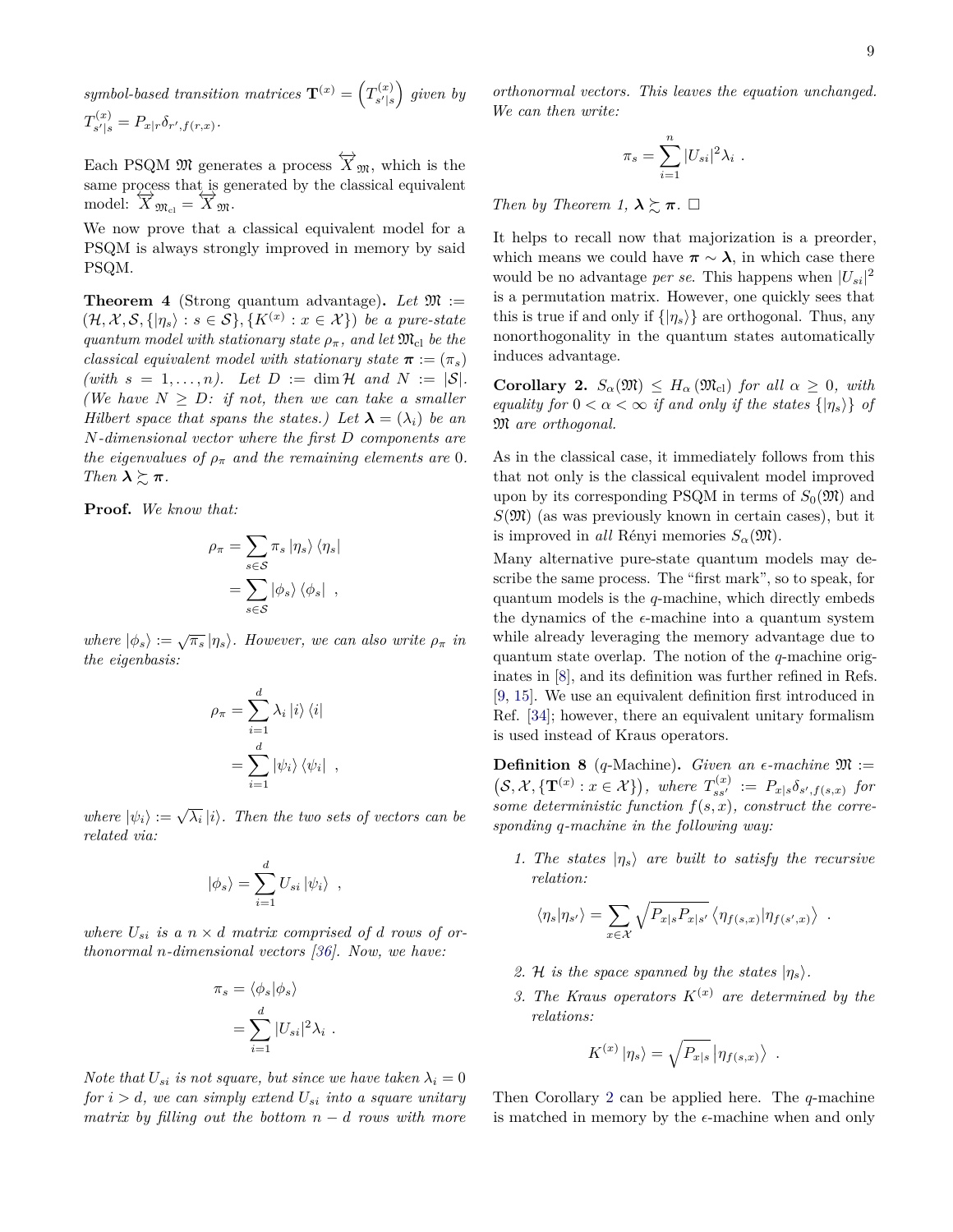when the states  $|\eta_s\rangle$  are orthogonal,  $\langle \eta_s | \eta_{s'} \rangle = \delta_{ss'}$ . The recursive relation becomes:

$$
\delta_{ss'} = \sum_{x \in \mathcal{X}} \sqrt{P_{x|s} P_{x|s'}} \delta_{f(s,x)f(s',x)}.
$$

This holds if and only if  $\delta_{f(s,x)f(s',x)} = \delta_{ss'}$  for all *x* satisfying  $P_{x|s}, P_{x|s'} > 0$ . This constrains the structure of the  $\epsilon$ -machine: two distinct states  $s$  and  $s'$  cannot map to the same state on the same symbol. In other words, given a state and an incoming symbol, the previous state must be determined. Such a structure is called *co-unifilar* [\[37\]](#page-13-27). Examples of co-unifilar machines are shown in Figs.  $5(a)$  $5(a)$  and  $(c)$ .

To be clear, then, the *q*-machine offers strict advantage over any  $\epsilon$ -machine which is not co-unifilar and matches the  $\epsilon$ -machine when it is co-unifilar. That the *q*-machine offers statistical memory advantage with respect to the  $\epsilon$ -machine was previously shown in Ref. [\[9\]](#page-13-2) and with respect to topological memory in Ref. [\[14\]](#page-13-6). Theorem [4](#page-8-1) implies those results as well as advantage with respect to all Rényi measures of memory.

One can check that the *q*-machine satisfies the completeness relations and has the correct probability dynamics for the process generated by the  $\epsilon$ -machine.

#### <span id="page-9-0"></span>**VI. WEAK QUANTUM MINIMALITY**

An open problem is to determine the minimal quantum pure-state representation of a given classical process. This problem is solved in some specific instances such as the Ising model [\[11\]](#page-13-5) and the Perturbed Coin Process [\[14\]](#page-13-6). In these cases it is known to be the *q*-machine. We denote the smallest value of the Rényi entropy of the stationary state as:

$$
C_q^{(\alpha)}\left(\overleftrightarrow{X}\right) := \min_{\mathfrak{M}: \overleftrightarrow{X}_{\mathfrak{M}} = \overleftrightarrow{X}} S_\alpha\left(\mathfrak{M}\right) ,
$$

called the *quantum Rényi complexities*, including the limits, the *quantum topological complexity*  $C_q^{(0)}$ , the *quantum*  $min\text{-}complexity\ C_q^{(\infty)}$ , and the *quantum statistical complexity*  $C_q := C_q^{(1)}$ .

If a strongly minimal quantum pure-state model exists, these complexities are all attained by the same pure-state model. Our primary result here is that there are processes for which this does not occur.

We start by examining two examples. The first, the MBW Process introduced in Ref. [\[35\]](#page-13-25), demonstrates a machine whose *q*-machine is not minimal in the von Neumann complexity. Consider the process generated by the *4-state MBW* machine shown in Fig. [8.](#page-9-1)



<span id="page-9-1"></span>FIG. 8. The 4-state MBW Process as a Markov chain (which is the  $\epsilon$ -machine).

This process' HMM is simply a Markov chain, and its rep-resentation in Fig. [8](#page-9-1) is its  $\epsilon$ -machine. Denote this classical representation by  $\mathfrak{M}_4$ . If we take  $\{\ket{A}, \ket{B}, \ket{C}, \ket{D}\}$  as an orthonormal basis of a Hilbert space, we can construct the *q*-machine with the states:

$$
|\eta_A\rangle := \frac{1}{\sqrt{2}} |A\rangle + \frac{1}{2} (|C\rangle + |D\rangle) ,
$$
  
\n
$$
|\eta_B\rangle := \frac{1}{\sqrt{2}} |B\rangle + \frac{1}{2} (|C\rangle + |D\rangle) ,
$$
  
\n
$$
|\eta_C\rangle := \frac{1}{\sqrt{2}} |C\rangle + \frac{1}{2} (|A\rangle + |B\rangle) ,
$$
 and  
\n
$$
|\eta_D\rangle := \frac{1}{\sqrt{2}} |D\rangle + \frac{1}{2} (|A\rangle + |B\rangle) .
$$

Since it is a Markov chain, we can write the Kraus operators as  $K_x := |\eta_x\rangle \langle \epsilon_x|$ , where  $\langle \epsilon_x | \eta_{x'} \rangle \propto \sqrt{P_{x'|x}}$ . This is a special case of the construction used in Ref. [\[13\]](#page-13-4). For *q*-machines of Markov chains, then, the dual basis is just  $\langle \epsilon_x | = \langle x |$ . We denote the *q*-machine model of the 4-state MBW Process as  $\mathfrak{Q}_4$ .

Let's examine the majorization between  $\mathfrak{Q}_4$  and the Markov model via the Lorenz curves of  $\lambda$ , the eigenvalues of  $\rho_{\pi}$ , and the stationary state of the Markov chain. See Fig. [9.](#page-10-0)

It turns out that there is a smaller quantum model em-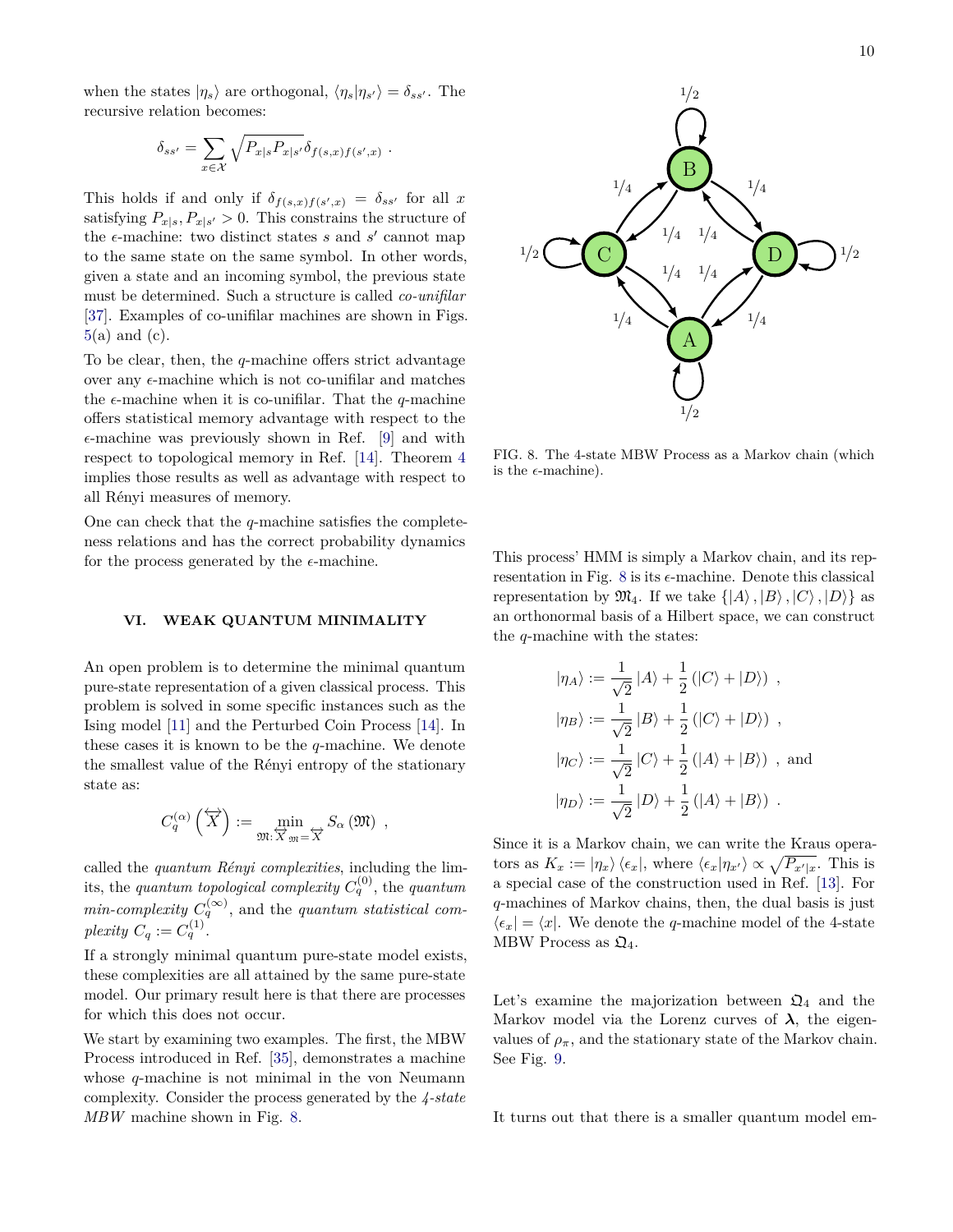

<span id="page-10-0"></span>FIG. 9. Lorenz curves for the 4-state MBW  $\epsilon$ -machine  $\mathfrak{M}_4$ and the associated *q*-machine  $\mathfrak{Q}_4$ .



<span id="page-10-1"></span>FIG. 10. Lorenz curves for the 4-state MBW *q*-machine  $\mathcal{Q}_4$ and a dimensionally-smaller model  $\mathfrak{D}_4$ .

bedded in two dimensions, with states:

$$
\begin{aligned}\n|\eta'_A\rangle &:= |0\rangle \, \ ,\\ |\eta'_B\rangle &:= |1\rangle \, \ ,\\ |\eta'_C\rangle &:= \frac{1}{\sqrt{2}}\left(|0\rangle + |1\rangle\right) \, \ , \ \text{and}\\ |\eta'_D\rangle &:= \frac{1}{\sqrt{2}}\left(|0\rangle - |1\rangle\right) \, \ .\end{aligned}
$$

In this case,  $\langle \epsilon'_x | = \frac{1}{\sqrt{2}} \rangle$  $\frac{1}{2}$   $\langle \eta'_x |$  derives the *q*-machine. This gives the proper transition probabilities for the 4-state MBW model. We denote this dimensionally-smaller model  $\mathfrak{D}_4$ . Figure [10](#page-10-1) compares the Lorenz curve of its stationary eigenvalues  $\lambda'$  to those of  $\mathfrak{Q}_4$ . One sees that it does not majorize the *q*-machine, but it does have a lower statistical memory:  $S(\mathfrak{D}_4) = 1.0$  and  $S(\mathfrak{Q}_4) \approx 1.2$  bit. (On the other hand, the *q*-machine has a smaller min-memory, with  $S_{\infty}(\mathfrak{D}_4) = 1.0$  and  $S_{\infty}(\mathfrak{Q}_4) \approx 0.46$ .)

Now consider something in the opposite direction. Consider the 3-state MBW model, denoted  $\mathfrak{M}_3$  and displayed



<span id="page-10-2"></span>FIG. 11. 3-state MBW Process as a Markov chain (which is the process'  $\epsilon$ -machine).

in Fig. [11.](#page-10-2) This is a generalization of the previous example to three states instead of four. We will compute the corresponding  $q$ -machine  $\mathfrak{Q}_3$  and show that there also exists a dimensionally-smaller representation  $\mathfrak{D}_3$ . In this case, however,  $\mathfrak{D}_3$  is not smaller in its statistical memory.

The *q*-machine  $\mathfrak{Q}_3$  of this Markov chain is given by the states:

$$
\begin{aligned} &|\eta_A\rangle:=\sqrt{\frac{2}{3}}\,|A\rangle+\frac{1}{\sqrt{6}}\left(|B\rangle+|C\rangle\right)\;,\\ &|\eta_B\rangle:=\sqrt{\frac{2}{3}}\,|B\rangle+\frac{1}{\sqrt{6}}\left(|A\rangle+|C\rangle\right)\;, \text{ and}\\ &|\eta_C\rangle:=\sqrt{\frac{2}{3}}\,|C\rangle+\frac{1}{\sqrt{6}}\left(|A\rangle+|B\rangle\right)\;, \end{aligned}
$$

and Kraus operators defined similarly to before. We can examine the majorization between the *q*-machine and the Markov model by plotting the Lorenz curves of  $\lambda$ , the eigenvalues of  $\rho_{\pi}$ , and the stationary state of the Markov chain, shown in Fig. [12.](#page-11-0)

The lower-dimensional model  $\mathfrak{D}_3$  is given by the states:

$$
\begin{aligned}\n|\eta_A\rangle &:= |0\rangle \, \ , \\
|\eta_B\rangle &:= \frac{1}{2} |0\rangle + \frac{\sqrt{3}}{2} |1\rangle \, \ , \text{ and} \\
|\eta_C\rangle &:= \frac{1}{2} |0\rangle - \frac{\sqrt{3}}{2} |1\rangle \, \ ,\n\end{aligned}
$$

with  $\langle \epsilon'_x | = \sqrt{\frac{2}{3}} \langle \eta'_x |$ . This gives the proper transition probabilities for the 3-state MBW model. Figure [13](#page-11-1) compares the Lorenz curve of its stationary eigenvalues  $\lambda'$  to that of  $\mathfrak{Q}_3$ . We see that it does not majorize  $\mathfrak{Q}_3$ . And, this time, this is directly manifested by the fact that the smaller-dimension model has a larger entropy: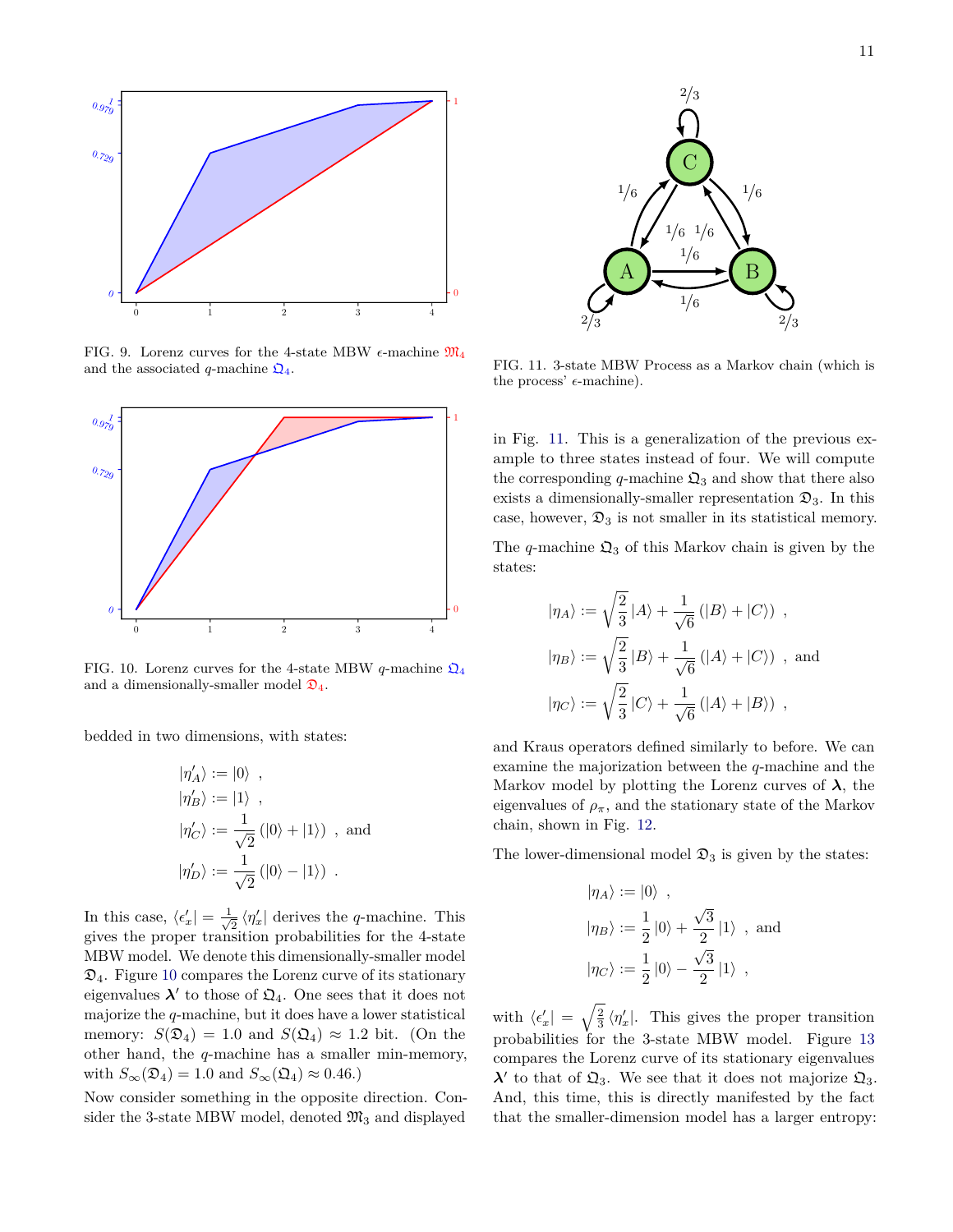

<span id="page-11-0"></span>FIG. 12. Lorenz curves for the 3-state MBW  $\epsilon$ -machine  $\mathfrak{M}_3$ and the associated *q*-machine **Q**3.



<span id="page-11-1"></span>FIG. 13. Lorenz curves for the 3-state MBW *q*-machine,  $\mathbf{\Omega}_3$ and a dimensionally-smaller model  $\mathfrak{D}_3$ .

 $S(\mathfrak{D}_3) = 1.0$  and  $S(\mathfrak{Q}_3) \approx 0.61$  bit.

After seeing the  $\epsilon$ -machine's strong minimality with respect to other classical models and its strong maximality with respect to quantum models, it is certainly tempting to conjecture that a strongly minimal quantum model exists. However, the examples we just explored cast serious doubt. None of the examples covered above are strong minima.

One way to prove that no strong minimum exists for, say, the 3-state MBW process requires showing that there does not exist *any other* quantum model in 2 dimensions that generates the process. This would imply that no other model can majorize  $\mathfrak{D}_3$ . Since this model is not strongly minimal, no strongly minimal solution can exist. Appendix [A](#page-15-0) proves exactly this—thus, demonstrating a counterexample to the strong minimality of quantum models.

**Counterexample** (Weak Minimality of  $\mathfrak{D}_3$ ). *The quantum model* D<sup>3</sup> *weakly minimizes topological complexity*



<span id="page-11-2"></span>FIG. 14. Proposed majorization saddle structure of modelspace: The  $\epsilon$ -machine (labeled  $\epsilon$ ) is located at a saddle-point with respect to majorization, where classical deviations (statesplitting) move up the lattice and quantum deviations (utilizing state overlap) move down the lattice.

*for all quantum generators of the 3-state MBW Process; consequently, the 3-state MBW Process has no strongly minimal quantum model.*

#### **VII. CONCLUDING REMARKS**

Majorization provides a means to compare a process' alternative models in both the classical and quantum regimes. When it holds, majorization implies the simultaneous minimization of a large host of functions. As a result we showed that:

- 1. The  $\epsilon$ -machine majorizes all classical predictive models of the same process and so simultaneously minimizes many different measures of memory cost.
- 2. The *q*-machine, and indeed any quantum realization of the  $\epsilon$ -machine, always majorizes the  $\epsilon$ -machine, and so simultaneously improves on all the measures of memory cost.
- 3. For at least one process, there does not exist any quantum pure-state model that majorizes all quantum pure-state models of that process. Thus, while an  $\epsilon$ -machine may be improved upon by different possible quantum models, there is not a unique one quantum model that is unambiguously the "best" choice.

Imagining the  $\epsilon$ -machine as an invariant "saddle-point" in the majorization structure of model-space, Fig. [14](#page-11-2) depicts the implied geometry. That is, we see that despite its nonminimality among all models, the  $\epsilon$ -machine still occupies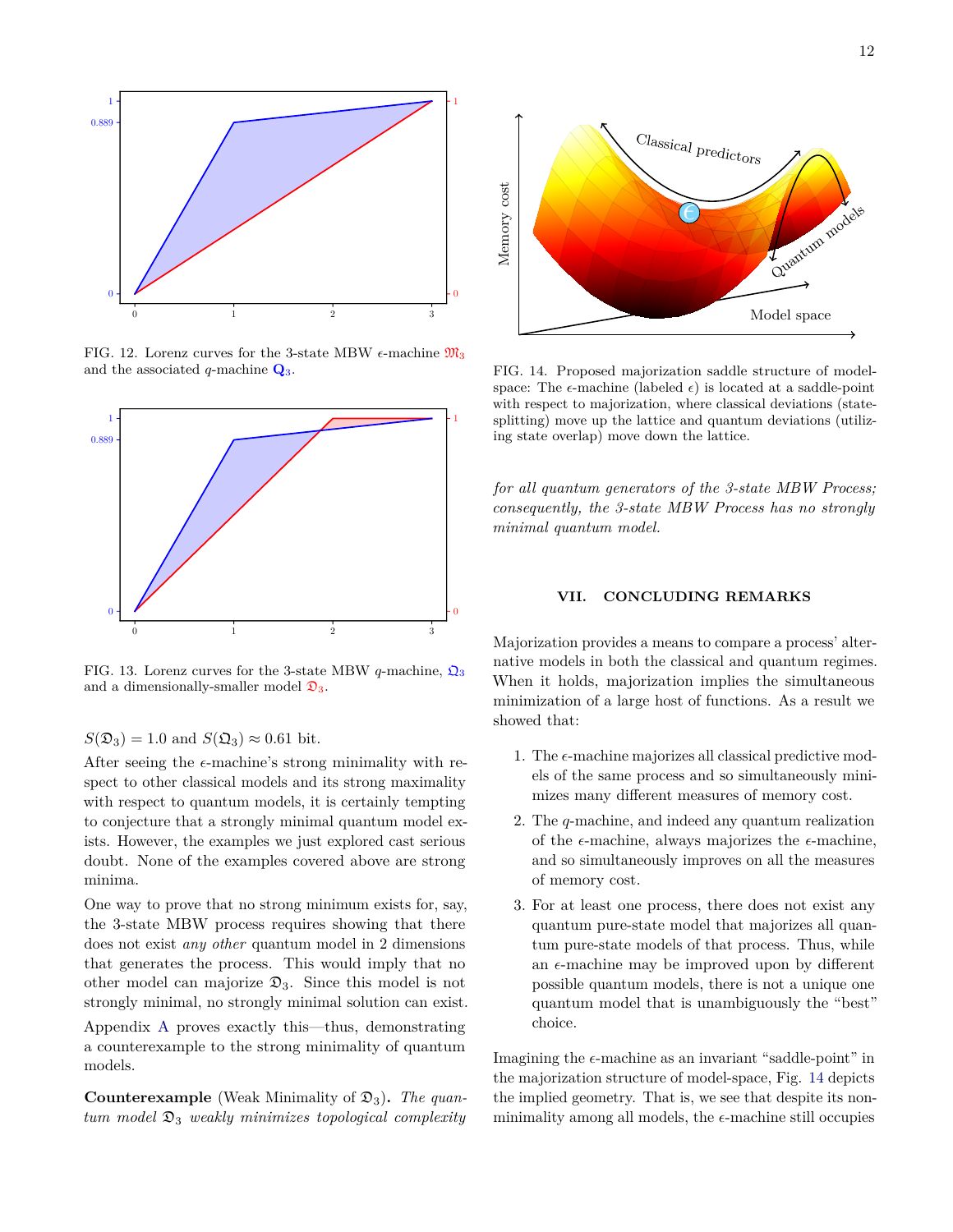a topologically important position in model-space—one that is invariant to one's choice of memory measure. However, no similar model plays the topologically minimal role for quantum pure-state models.

The quantum statistical complexity  $C_q$  has been offered up as an alternative quantum measure of structural complexity—a rival of the statistical complexity  $C_\mu$  [\[38\]](#page-13-28). One implication of our results here is that the nature of this quantum minimum  $C_q$  is fundamentally different than that of  $C_{\mu}$ . This observation should help further explorations into techniques required to compute  $C_q$  and the physical circumstances in which it is most relevant.

That the physical meaning of  $C_q$  involves generating an asymptotically large number of realizations of a process may imply that it cannot be accurately computed by only considering machines that generate a single realization. This is in contrast to  $C_\mu$  which, being strongly minimized, must be attainable in the single-shot regime along with measures like  $C^{(0)}_{\mu}$  and  $C^{(\infty)}_{\mu}$ .

In this way, the quantum realm again appears ambiguous. Ambiguity in structural complexity has been previously observed in the sense that there exist pairs of processes,  $\overline{X}$ and  $\overleftrightarrow{Y}$ , such that  $C_{\mu}(\overleftrightarrow{X}) > C_{\mu}(\overleftrightarrow{Y})$  but  $C_q(\overleftrightarrow{X}) <$  $C_q \left(\overleftrightarrow{Y}\right)$  [\[39\]](#page-13-29). The classical and quantum paradigms for modeling can disagree on simplicity—there is no universal Ockham's Razor. How this result relates to strong versus weak optimization deserves further investigation.

The methods and results here should also be extended to analyze classical generative models which, in many ways, bear resemblances in their functionality to the quantum models [\[40](#page-13-30)[–42\]](#page-13-31). These drop the requirement of unifilarity, similar to how the quantum models relax the notion of orthogonality. Important questions to pursue in this vein are whether generative models are strongly maximized by the  $\epsilon$ -machine and whether they have their own strong minimum or, like the quantum models, only weak minima in different contexts.

We also only explored finite-state, discrete-time processes. Processes with infinite memory [\[43\]](#page-14-0) and continuous genWe close by noting that we have committed a sleight of hand here, using the tools of resource theory to study CM and, particularly, memory in stochastic processes. This is still far from formulating a *resource theory of memory*. It is also far from applying the memoryful logic of CM to extend resource theory, which often studies memoryless collections of resources, in which there is no temporal structure. Both of these directions will be developed elsewhere and, in doing so, will likely shed significant light on the above questions.

## **ACKNOWLEDGMENTS**

The authors thank Fabio Anza, John Mahoney, Cina Aghamohammadi, and Ryan James for helpful discussions, as well as Felix Binder for clarifying suggestions. As a faculty member, JPC thanks the Santa Fe Institute and the Telluride Science Research Center for their hospitality during visits. This material is based upon work supported by, or in part by, John Templeton Foundation grant 52095, Foundational Questions Institute grant FQXi-RFP-1609, the U.S. Army Research Laboratory and the U. S. Army Research Office under contract W911NF-13-1-0390 and grant W911NF-18-1-0028, and via Intel Corporation support of CSC as an Intel Parallel Computing Center.

#### **AUTHOR CONTRIBUTIONS STATEMENT**

SPL and JPC conceived of the project, developed the theory, and wrote the manuscript. SPL performed the calculations. JPC supervised the project.

### **COMPETING FINANCIAL INTERESTS STATEMENT**

The authors declare that they have no competing financial interests.

- <span id="page-12-0"></span>[1] E. N. Lorenz. Deterministic nonperiodic flow. *J. Atmos. Sci.*, 20:130, 1963.
- <span id="page-12-1"></span>[2] E. N. Lorenz. The problem of deducing the climate from the governing equations. *Tellus*, XVI:1, 1964.
- <span id="page-12-2"></span>[3] A. B. Boyd, D. Mandal, and J. P. Crutchfield. Identifying functional thermodynamics in autonomous Maxwellian ratchets. *New J. Physics*, 18:023049, 2016.
- <span id="page-12-3"></span>[4] J. P. Crutchfield and K. Young. Inferring statistical complexity. *Phys. Rev. Let.*, 63:105–108, 1989.
- [5] J. P. Crutchfield. The calculi of emergence: Computation, dynamics, and induction. *Physica D*, 75:11–54, 1994.
- <span id="page-12-4"></span>[6] C. R. Shalizi and J. P. Crutchfield. Computational mechanics: Pattern and prediction, structure and simplicity. *J. Stat. Phys.*, 104:817–879, 2001.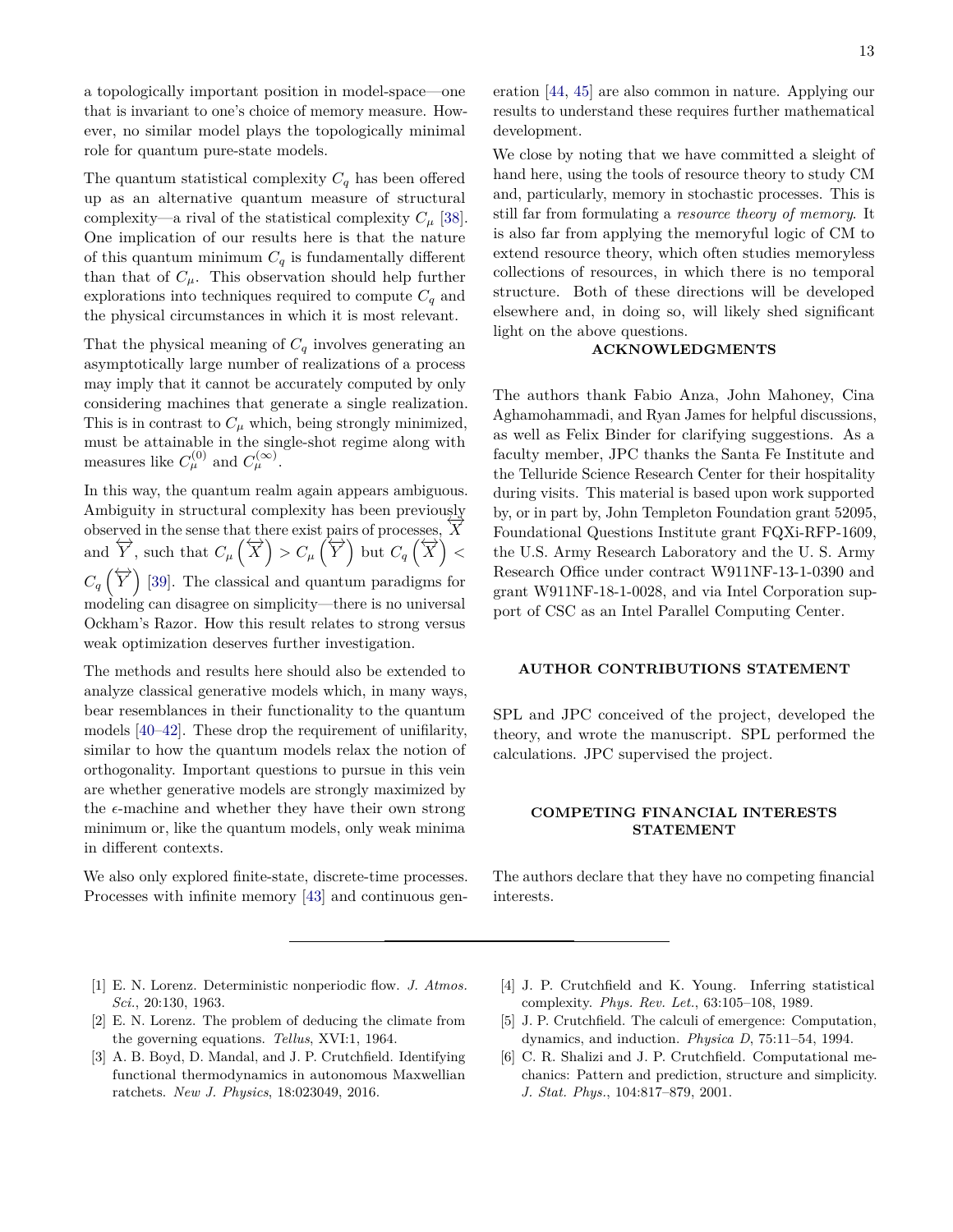*A: Math. Theor.*, 51(305301), 2018.

- <span id="page-13-17"></span>[26] D. R. Upper. *Theory and Algorithms for Hidden Markov Models and Generalized Hidden Markov Models*. PhD thesis, University of California, Berkeley, 1997. Published by University Microfilms Intl, Ann Arbor, Michigan.
- <span id="page-13-18"></span>[27] J. P. Crutchfield, P. Riechers, and C. J. Ellison. Exact complexity: Spectral decomposition of intrinsic computation. *Phys. Lett. A*, 380(9-10):998–1002, 2016.
- [28] P. M. Riechers and J. P. Crutchfield. Spectral simplicity of apparent complexity. I. The nondiagonalizable metadynamics of prediction. *Chaos*, 28(033115), 2018.
- <span id="page-13-19"></span>[29] P. M. Riechers and J. P. Crutchfield. Spectral simplicity of apparent complexity. II. Exact complexities and complexity spectra. *Chaos*, 28(033116), 2018.
- <span id="page-13-20"></span>[30] C. Yang, F. C. Binder, V. Narasimhachar, and M. Gu. Matrix product states for quantum stochastic modelling. 2018. arXiv:1803.08220 [quant-ph].
- <span id="page-13-21"></span>[31] N. F. Travers and J. P. Crutchfield. Equivalence of history and generator  $\epsilon$ -machines. arxiv.org:1111.4500 [math.PR].
- <span id="page-13-22"></span>[32] J. Hopcroft. An *n* log *n* algorithm for minimizing states in a finite automaton. In A. Paz Z. Kohavi, editor, *Theory of Machines and Computations*, pages 189–196, New York, 1971. Academic Press.
- <span id="page-13-23"></span>[33] N. F. Travers and J. P. Crutchfield. Exact synchronization for finite-state sources. *J. Stat. Physics*, 145:1181–1201, 2011.
- <span id="page-13-24"></span>[34] F. C. Binder, J. Thompson, and M. Gu. A practical, unitary simulator for non-Markovian complex processes. *Phys. Rev. Lett.*, 120:240502, 2017.
- <span id="page-13-25"></span>[35] A. Monras, A. Beige, and K. Wiesner. Hidden quantum Markov models and non-adaptive read-out of many-body states. *Appl. Math. Comput. Sci.*, 3:93, 2011.
- <span id="page-13-26"></span>[36] L. P. Hughston, R. Jozsa, and W. K. Wootters. A complete classification of quantum ensembles having a given density matrix. *Phys. Lett. A*, 183:12–18, 1993.
- <span id="page-13-27"></span>[37] J. P. Crutchfield, C. J. Ellison, J. R. Mahoney, and R. G. James. Synchronization and control in intrinsic and designed computation: An information-theoretic analysis of competing models of stochastic computation. *CHAOS*, 20(3):037105, 2010.
- <span id="page-13-28"></span>[38] R. Tan, D. R. Terno, J. Thompson, V. Vedral, and M. Gu. Towards quantifying complexity with quantum mechanics. *Eur. J. Phys. Plus*, 129:191, 2014.
- <span id="page-13-29"></span>[39] C. Aghamohammadi, J. R. Mahoney, and J. P. Crutchfield. The ambiguity of simplicity in quantum and classical simulation. *Phys. Lett. A*, 381(14):1223–1227, 2017.
- <span id="page-13-30"></span>[40] W. Löhr and N. Ay. Non-sufficient memories that are sufficient for prediction. In J. Zhou, editor, *Complex Sciences 2009*, volume 4 of *Lecture Notes of the Institute for Computer Sciences, Social Informatics and Telecommunications Engineering*, pages 265–276. Springer, New York, 2009.
- [41] W. Löhr and N. Ay. On the generative nature of prediction. *Adv. Complex Sys.*, 12(02):169–194, 2009.
- <span id="page-13-31"></span>[42] J. B. Ruebeck, R. G. James, J. R. Mahoney, and J. P. Crutchfield. Prediction and generation of binary Markov processes: Can a finite-state fox catch a Markov mouse?
- <span id="page-13-0"></span>[7] J. P. Crutchfield. Between order and chaos. *Nature Physics*, 8:17–24, 2012.
- <span id="page-13-1"></span>[8] M. Gu, K. Wiesner, E. Rieper, and V. Vedral. Quantum mechanics can reduce the complexity of classical models. *Nature Comm.*, 3(762), 2012.
- <span id="page-13-2"></span>[9] J. R. Mahoney, C. Aghamohammadi, and J. P. Crutchfield. Occam's quantum strop: Synchronizing and compressing classical cryptic processes via a quantum channel. *Scientific Reports*, 6:20495, 2016.
- <span id="page-13-3"></span>[10] C. Aghamohammadi, J. R. Mahoney, and J. P. Crutchfield. Extreme quantum advantage when simulating classical systems with long-range interaction. *Scientific Reports*, 7(6735), 2017.
- <span id="page-13-5"></span>[11] W. Y. Suen, J. Thompson, A. J. P. Garner, V. Vedral, and M. Gu. The classical-quantum divergence of complexity in modelling spin chains. *Quantum*, 1:25, 2017.
- [12] A. J. P. Garner, Q. Liu, J. Thompson, V. Vedral, and M. Gu. Provably unbounded memory advantage in stochastic simulation using quantum mechanics. *New J. Physics*, 19:103009, 2017.
- <span id="page-13-4"></span>[13] C. Aghamohammadi, S. P. Loomis, J. R. Mahoney, and J. P. Crutchfield. Extreme quantum memory advantage for rare-event sampling. *Phys. Rev. X*, 8:011025, 2018.
- <span id="page-13-6"></span>[14] J. Thompson, A. J. P. Garner, J. R. Mahoney, J. P. Crutchfield, V. Vedral, and M. Gu. Causal asymmetry in a quantum world. *Phys. Rev. X*, 8:031013, 2018.
- <span id="page-13-7"></span>[15] P. M. Riechers, J. R. Mahoney, C. Aghamohammadi, and J. P. Crutchfield. Minimized state-complexity of quantumencoded cryptic processes. *Phys. Rev. A*, 93(5):052317, 2016.
- <span id="page-13-8"></span>[16] B. Coecke, T. Fritz, and R. W. Spekkens. A mathematical theory of resources. *Info. Comput.*, 250:59–86, 2016.
- <span id="page-13-9"></span>[17] A. W. Marshall, I. Olkin, and B. C. Arnold. *Inequalities: Theory of Majorization and Its Applications*. Springer, New York, NY, 3 edition, 2011.
- <span id="page-13-10"></span>[18] M. A. Nielsen. Conditions for a class of entanglement transformations. *Phys. Rev. Lett.*, 83(436), 1999.
- [19] M. Horodecki and J. Oppenheim. Fundamental limitations for quantum and nanoscale thermodynamics. *Nature Comm.*, 4(2059), 2013.
- <span id="page-13-11"></span>[20] G. Gour, M. P. Müller, V. Narasimhachar, R. W. Spekkens, and N. Y. Halpern. The resource theory of informational nonequilibrium in thermodynamics. *Phys. Rep.*, 583:1–58, 2015.
- <span id="page-13-12"></span>[21] G. Grätzer. *Lattice Theory: Foundation*. Springer, Basel, 2010.
- <span id="page-13-13"></span>[22] D. Lind and B. Marcus. *An Introduction to Symbolic Dynamics and Coding*. Cambridge University Press, New York, 1995.
- <span id="page-13-14"></span>[23] R. Renner and S. Wolf. Smooth Rényi entropy and applications. In IEEE Information Theory Society, editor, *2004 IEEE Intl. Symp. Info. Th.: Proceedings*, page 232, Piscataway, N.J., 2004. IEEE.
- <span id="page-13-15"></span>[24] M. Tomamichel. *A Framework for Non-Asymptotic Quantum Information Theory*. PhD thesis, ETH Zurich, Zurich, 2012.
- <span id="page-13-16"></span>[25] M. Horodecki, J. Oppenheim, and C. Sparaciari. Extremal distributions under approximate majorization. *J. Phys.*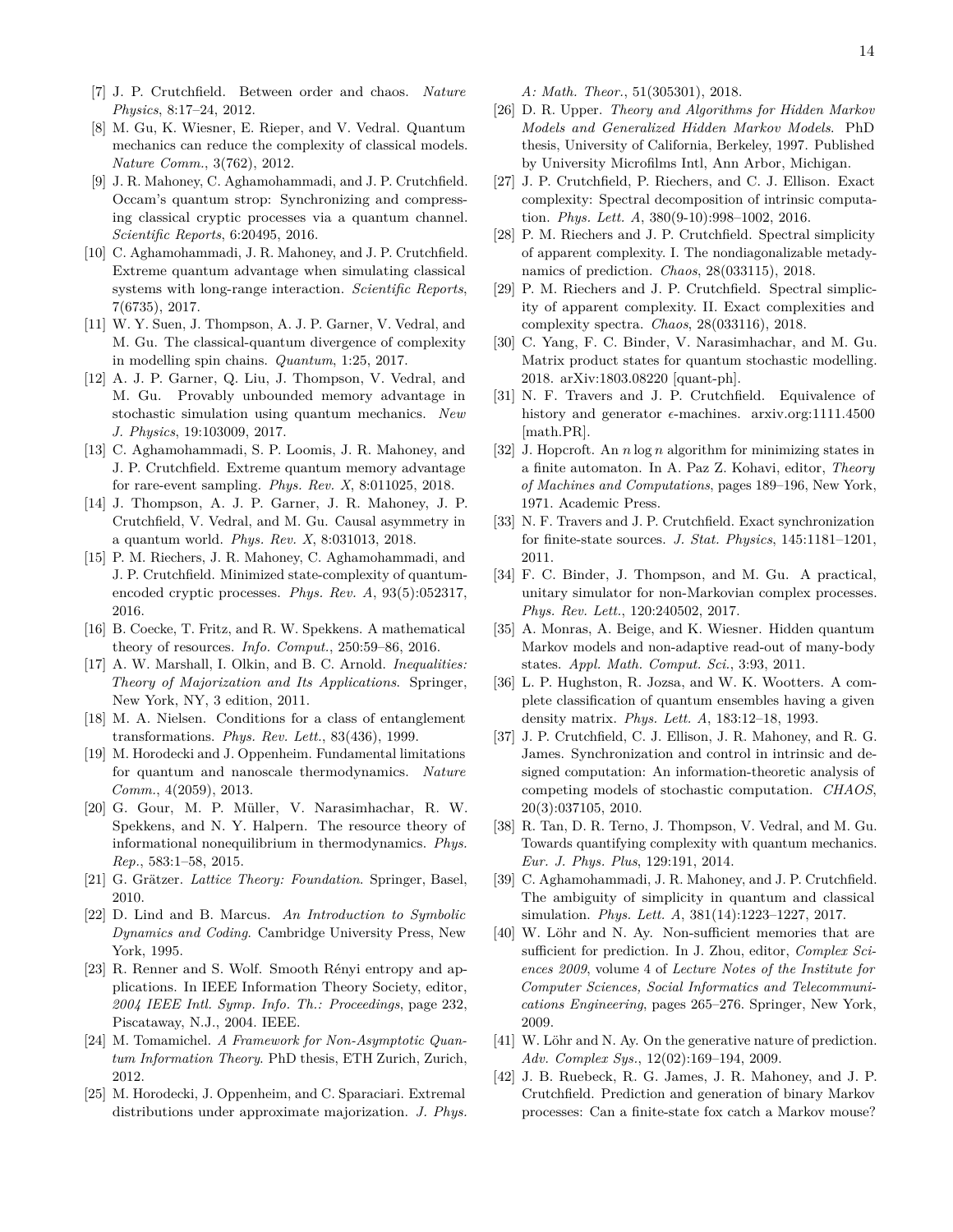*Chaos*, 28(013109), 2018.

- <span id="page-14-0"></span>[43] J. P. Crutchfield and S. Marzen. Signatures of infinity: Nonergodicity and resource scaling in prediction, complexity and learning. *Phys. Rev. E*, 91(050106), 2015.
- <span id="page-14-1"></span>[44] J. P. Crutchfield and S. Marzen. Structure and randomness of continuous-time, discrete-event processes. *J. Stat. Phys.*, 169(2):303–315, 2017.
- <span id="page-14-2"></span>[45] T. J. Elliot, A. J. P. Garner, and M. Gu. Quantum self-assembly of causal architecture for memory-efficient tracking of complex temporal and symbolic dynamics. arxiv.org:1803.05426.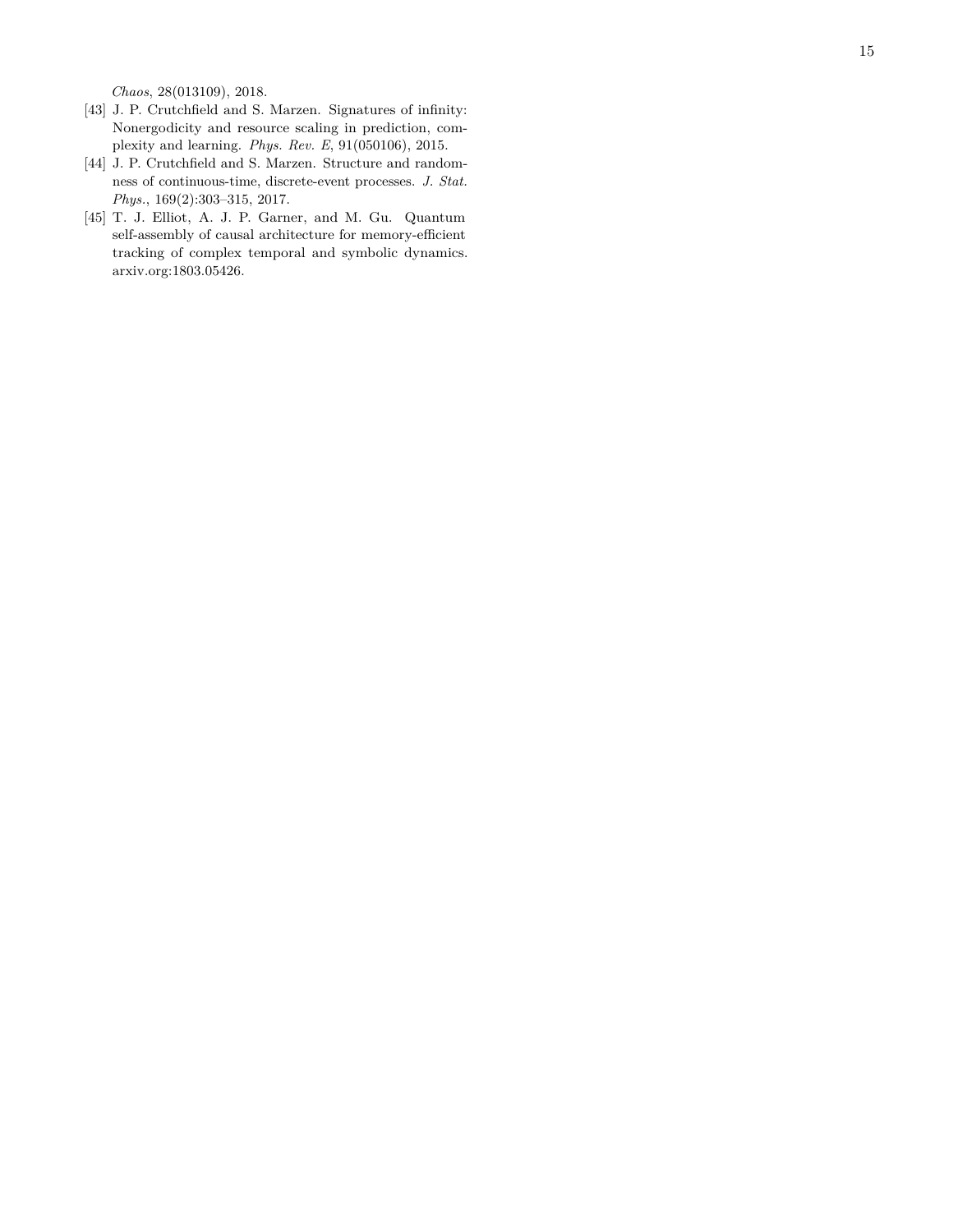#### <span id="page-15-0"></span>**Appendix A: Appendix: Weak Minimality of D**<sup>3</sup>

Here, we prove that  $\mathfrak{D}_3$  is the unique 2D representation of the 3-state MBW process. We show this by considering the entire class of 2D models and applying the completeness constraint.

We note that a pure-state quantum model of the 3-state MBW process must have three states  $|\eta_A\rangle$ ,  $|\eta_B\rangle$ , and  $|\eta_C\rangle$ , along with three dual states  $\langle \epsilon_A | , \langle \epsilon_B |$ , and  $\langle \epsilon_C |$  such that:

$$
\langle \epsilon_A | \eta_A \rangle = e^{i\phi_{AA}} \sqrt{\frac{2}{3}},
$$
  

$$
\langle \epsilon_A | \eta_B \rangle = e^{i\phi_{AB}} \frac{1}{\sqrt{6}},
$$
 and  

$$
\langle \epsilon_A | \eta_C \rangle = e^{i\phi_{AC}} \frac{1}{\sqrt{6}},
$$

$$
\langle \epsilon_B | \eta_A \rangle = e^{i\phi_{BA}} \frac{1}{\sqrt{6}},
$$
  

$$
\langle \epsilon_B | \eta_B \rangle = e^{i\phi_{BB}} \sqrt{\frac{2}{3}}, \text{ and}
$$
  

$$
\langle \epsilon_B | \eta_C \rangle = e^{i\phi_{BC}} \frac{1}{\sqrt{6}},
$$

and:

$$
\langle \epsilon_C | \eta_A \rangle = e^{i\phi_{CA}} \frac{1}{\sqrt{6}},
$$
  

$$
\langle \epsilon_C | \eta_B \rangle = e^{i\phi_{CB}} \frac{1}{\sqrt{6}},
$$
  

$$
\langle \epsilon_C | \eta_C \rangle = e^{i\phi_{CC}} \sqrt{\frac{2}{3}}.
$$

We list the available geometric symmetries that leave the final stationary state unchanged:

- 1. Phase transformation on each state,  $|\eta_x\rangle \mapsto$  $e^{i\phi_x}$  | $\eta_x$ };
- 2. Phase transformation on each dual state,  $|\epsilon_x\rangle \mapsto$  $e^{i\phi_x}$   $|\epsilon_x\rangle$ ; and
- 3. Unitary transformation  $|\eta_x\rangle \mapsto U |\eta_x\rangle$  and  $\langle \epsilon_x | \mapsto$  $\bra{\epsilon_x}U^{\dagger}$ .

From these symmetries we can fix gauge in the following ways:

- 1. Set  $\langle 0|\eta_x\rangle$  to be real and positive for all *x*.
- 2. Set  $\phi_{AA} = \phi_{BB} = \phi_{CC} = 0$ .
- 3. Set  $\langle 0|\eta_A\rangle = 0$  and set  $\langle 1|\eta_B\rangle$  to be real and positive.

These gauge fixings allow us to write:

$$
\begin{aligned}\n|\eta_A\rangle &= |0\rangle ,\\
|\eta_B\rangle &= \alpha_B |0\rangle + \beta_B |1\rangle , \text{ and}\\
|\eta_C\rangle &= \alpha_C |0\rangle + e^{i\theta} \beta_C |1\rangle ,\n\end{aligned}
$$

for  $\alpha_B, \alpha_C \ge 0$ ,  $\beta_B = \sqrt{1 - \alpha_B^2}$  and  $\beta_C = \sqrt{1 - \alpha_C^2}$  and a phase *θ*.

That these states are embedded in a 2D Hilbert space means there must exist some linear consistency conditions. For some triple of numbers  $\mathbf{c} = (c_A, c_B, c_C)$  we can write:

$$
c_A |\eta_A\rangle + c_B |\eta_B\rangle + c_C |\eta_C\rangle = 0.
$$

Up to a constant, this triplet has the form:

$$
(c_A, c_B, c_C) = \left( e^{i\theta} \alpha_B \frac{\beta_C}{\beta B} - \alpha_C, -e^{i\theta} \frac{\beta_C}{\beta B}, 1 \right) .
$$

Consistency requires that this relationship between vectors is preserved by the Kraus operator dynamic. Consider the matrix  $\mathbf{A} := (A_{xy}) = (\langle \epsilon_x | \eta_y \rangle)$ . The vector **c** must be a null vector of **A**; i.e.  $\sum_{y} A_{xy}c_y = 0$ . This first requires that  $A_{xy}$  be degenerate. One way to enforce this to check that the characteristic polynomial det( $\mathbf{A} - \lambda \mathbf{I}_3$ ) has an overall factor of  $\lambda$ . For simplicity, we compute the characteristic polynomial of  $A\sqrt{6}$ :

$$
det(\sqrt{6}\mathbf{A} - \lambda \mathbf{I}_3) =
$$
  
\n
$$
(2 - \lambda)^3 +
$$
  
\n
$$
(e^{i(\phi_{AB} + \phi_{BC} + \phi_{CA})} + e^{i(\phi_{BA} + \phi_{CB} + \phi_{AC})}) -
$$
  
\n
$$
(2 - \lambda) (e^{i(\phi_{AB} + \phi_{BA})} + e^{i(\phi_{AC} + \phi_{CA})} + e^{i(\phi_{BC} + \phi_{CB})}).
$$

To have an overall factor of  $\lambda$ , we need:

$$
0 = 8 + \left(e^{i(\phi_{AB} + \phi_{BC} + \phi_{CA})} + e^{i(\phi_{BA} + \phi_{CB} + \phi_{AC})}\right) - 2\left(e^{i(\phi_{AB} + \phi_{BA})} + e^{i(\phi_{AC} + \phi_{CA})} + e^{i(\phi_{BC} + \phi_{CB})}\right).
$$

Typically, there will be several ways to choose phases to cancel out vectors, but in this case since the sum of the magnitudes of the complex terms is 8, the only way to cancel is at the extreme point where  $\phi_{AB} = -\phi_{BA} = \phi_1$ ,  $\phi_{BC} = -\phi_{CB} = \phi_2$ , and  $\phi_{CA} = -\phi_{AC} = \phi_3$  and:

$$
\phi_1 + \phi_2 + \phi_3 = \pi.
$$

To recapitulate the results so far, **A** has the form:

$$
\mathbf{A} = \frac{1}{\sqrt{6}} \begin{pmatrix} 2 & e^{i\phi_1} & -e^{i(\phi_1 + \phi_2)} \\ e^{-i\phi_1} & 2 & e^{i\phi_2} \\ -e^{-i(\phi_1 + \phi_2)} & e^{-i\phi_2} & 2 \end{pmatrix}.
$$